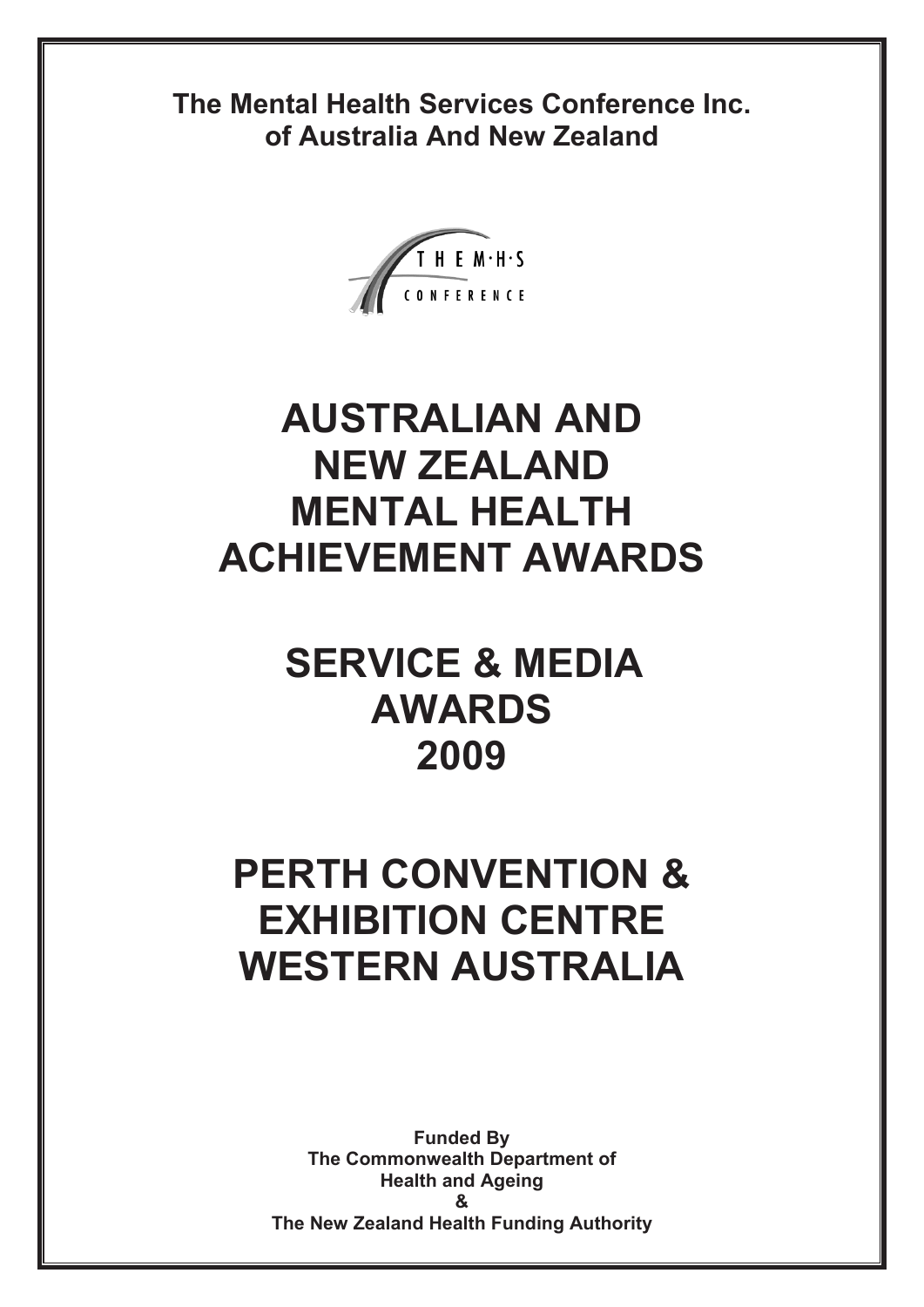# **AUSTRALIAN AND NEW ZEALAND MENTAL HEALTH SERVICE AWARDS**

**Presented By: Senator Claire Moore, Senator for Queensland and Chair of the Senate Community Affairs Committee** 

### **CONTENTS**

|                           | Page No.                                                             |                |
|---------------------------|----------------------------------------------------------------------|----------------|
| <b>Background</b>         |                                                                      | 1              |
| <b>CATEGORY 1</b>         | <b>NON GOVERNMENT ORGANISATION (NGO)</b><br><b>PROVIDED SERVICES</b> |                |
| <b>Gold Award:</b>        | The Learning and Development Unit (LDU),<br>Rozelle, NSW             | $\overline{2}$ |
| <b>Silver Award:</b>      | Youth Focus Mental Health Delivery Service Models,<br>Burswood, WA   | 3              |
| <b>CATEGORY 2</b>         | <b>CONSUMER PROVIDED SERVICES</b>                                    |                |
| <b>Gold Award:</b>        | Toi Ora Live Art Charitable Trust,<br>Auckland, New Zealand          | 4              |
| <b>Joint Silver:</b>      | Annual Breaking Free Mental Health Concert,<br>Toowoomba, QLD        | 5              |
| <b>Joint Silver:</b>      | Mental Health Education program (MHEP)<br>Newtown, VIC               | 6              |
| <b>CATEGORY 3</b>         | <b>FAMILY/CARER PROVIDED SERVICE</b>                                 |                |
| <b>Silver Award:</b>      | Well Ways, Fairfield, VIC                                            | $\overline{7}$ |
| <b>CATEGORY 4</b>         | <b>REGIONAL/RURAL/REMOTE PROGRAMS</b>                                |                |
| No Award in this Category |                                                                      |                |
|                           | u.                                                                   |                |

## **CATEGORY 5 INFANT, CHILD AND ADOLESCENT SERVICES OR PROGRAMS**

**Gold Award:** The Peek a Boo Club, Sunshine, VIC **8 Silver Award:** The Multi-Systemic Therapy Program (MST) East Fremantle, WA **9**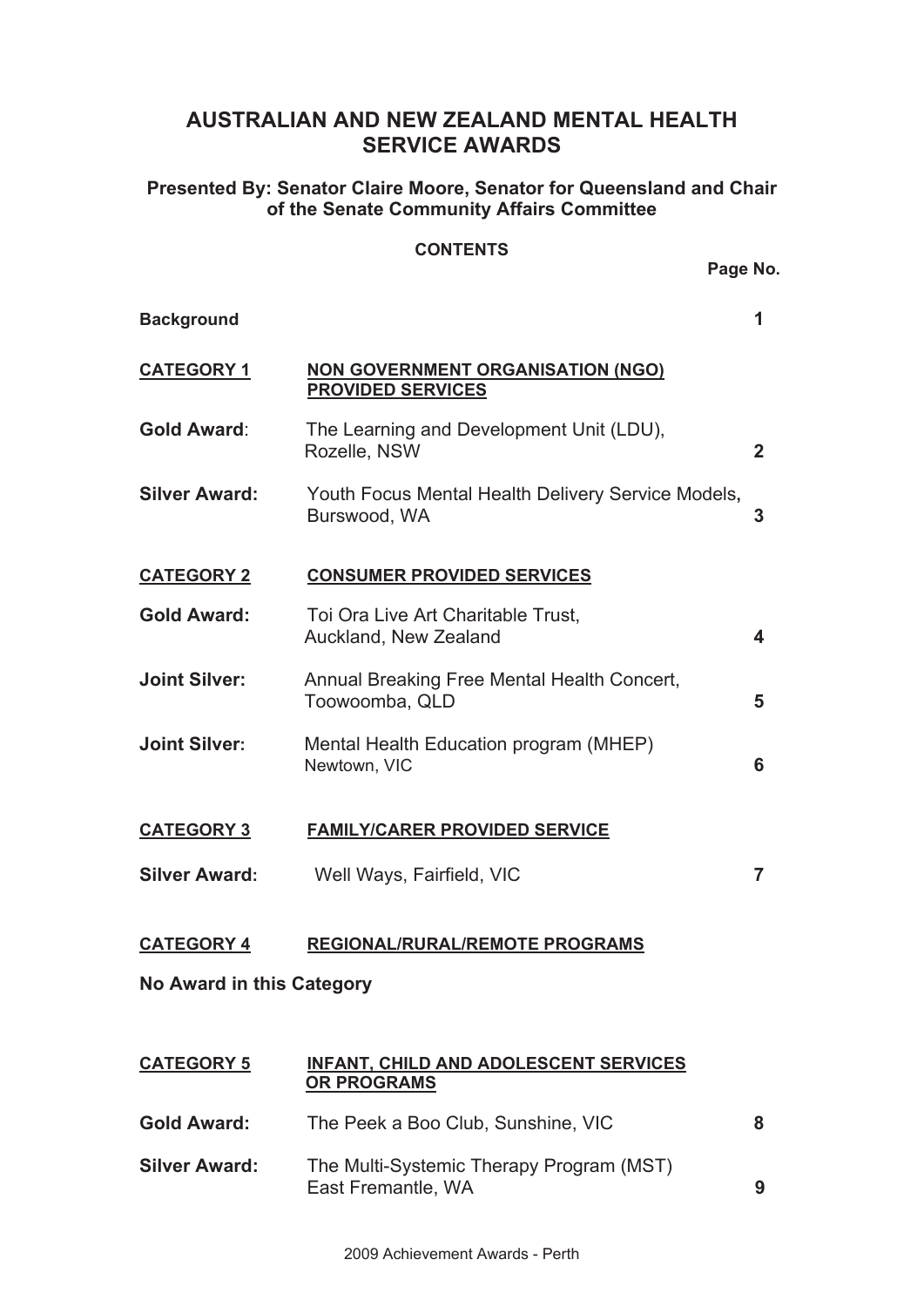| <b>CATEGORY 6</b>                                                                                 | <b>MENTAL HEALTH PROMOTION OR MENTAL</b><br>ILLNESS PREVENTION PROGRAM OR PROJECT                          |    |
|---------------------------------------------------------------------------------------------------|------------------------------------------------------------------------------------------------------------|----|
| <b>Gold Award:</b>                                                                                | Flourish Program, Wollongong, NSW                                                                          | 10 |
| <b>Silver Award:</b>                                                                              | Empowering consumers to make informed choices<br>About Medication, Fitzroy, VIC                            | 11 |
| <b>CATEGORY 7</b>                                                                                 | <b>SPECIALIST SERVICE OR PART OF A LARGER SERVICE</b>                                                      |    |
| <b>Gold Award:</b>                                                                                | Vocational Education Training and Employment<br>Services (VETE), North Ryde, NSW                           | 12 |
| <b>Silver Award:</b>                                                                              | Partnership in Evaluation towards Recovery (PER)<br>Team, Auckland, NZ                                     | 13 |
| <b>TWO SPECIAL JUDGES AWARDS</b>                                                                  |                                                                                                            |    |
|                                                                                                   | <b>SANE Research Bulletins</b><br>Southbank, VIC<br><b>AND</b>                                             | 14 |
|                                                                                                   | The Tobacco and Mental Illness Project<br>Seaton, SA                                                       | 15 |
| <b>AWARD FOR EXCEPTIONAL CONTRIBUTION TO MENTAL HEALTH SERVICE</b><br>IN AUSTRALIA OR NEW ZEALAND |                                                                                                            |    |
| <b>Winner:</b>                                                                                    | <b>Betty Kitchener</b><br>Melbourne, VIC                                                                   | 16 |
|                                                                                                   | <b>AUSTRALIAN AND NEW ZEALAND MENTAL HEALTH</b><br><b>MEDIA AWARDS</b>                                     |    |
| <b>Background</b>                                                                                 |                                                                                                            | 17 |
| <b>CATEGORY</b><br>Winner:                                                                        | <b>BROADCAST MEDIA</b><br><b>Bryan Bruce</b><br>Just a Little Mad<br>Red Sky Film & TV Ltd, Wellington, NZ | 18 |
| <b>CATEGORY</b><br>Winner:                                                                        | <b>PRINT MEDIA</b><br>Jane Wilson<br><b>Reaching Out</b><br>Riverland Weekly, Berri, SA                    | 19 |
| <b>CATEGORY</b><br><b>Winner:</b>                                                                 | <b>SPECIAL MEDIA ACHIEVEMENT AWARD</b><br><b>Wendy Spooner</b><br>Farmers' mental health workshop          |    |
|                                                                                                   | Namoi Valley Independent, Gunnedah, NSW                                                                    | 20 |
| <b>Assessment Committee Members (Service and Media Awards)</b><br>21                              |                                                                                                            |    |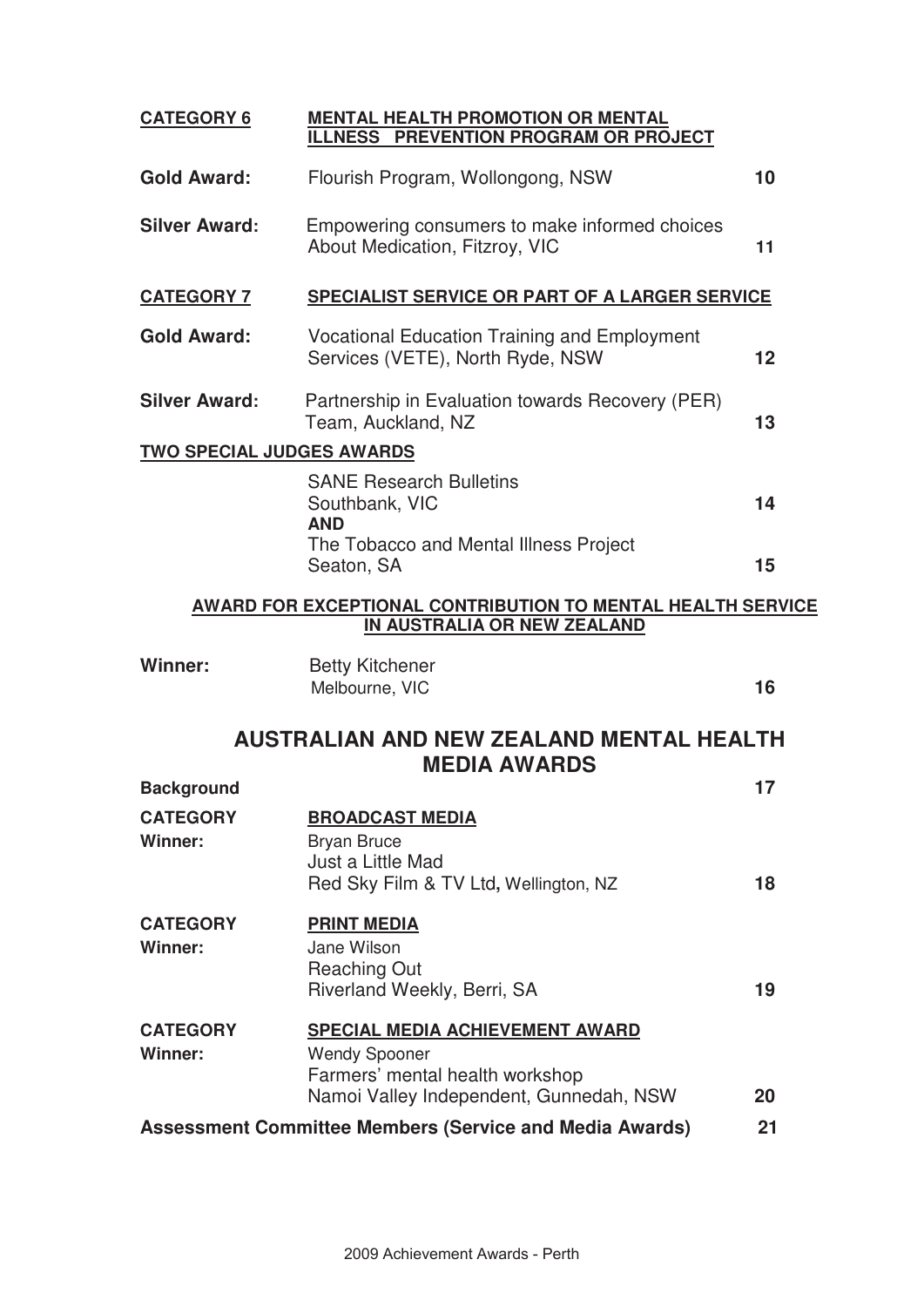# **BACKGROUND**

The Mental Health Service Award program began in 1992. It is designed to reward and publicise services that have shown innovation and excellence. The program is not an exhaustive or fully objective measure of the best services in Australia or New Zealand, as it depends on services deciding to apply and the information they supply. Apart from the written material supplied, we do contact people who are likely to know if a service is genuine. Six panels, drawn from different disciplines including consumer and carer organisations assessed the applications. The panels are geographically spread around Australia and New Zealand. The Awards Committee may also score the entries, when necessary, e.g. if there is a conflict of interest.

# **A. SERVICE AND PROGRAM AWARDS**

The applications were rated on the following criteria:

- 1. Evidence that the program has made a significant contribution to the field of mental health on a local, state or national level.
- 2. Evidence that the program is doing something innovative or is maintaining high standards of service.
- 3. Evidence that the program has encouraged and supported the participation of consumers, family members and/or carers in the planning, implementation and evaluation of mental health service delivery. In category 2 it must be demonstrated that consumers are the major stakeholders and in category 3 that carers/families are the major stakeholders in the development and ongoing decision making of the program
- 4. Verification of the program's effectiveness (quality assurance measures, utilisation review, outcome evaluations etc). Programs can sound good, but we want to know that they achieve a high quality. Provide clear qualitative and quantitative evidence. Demonstrate that a high quality has been achieved.
- 5. Award potential or feeling factor, as certain things come across in submissions that are hard to quantify within the above criteria.

# **In 2009 there were 43 applications received for the following categories:**

- **1. Non Government Organisation (NGO) Provided Services**
- **2. Consumer Provided Services**
- **3. Family/Carer Provided Services**
- **4. Regional/Rural/Remote Programs**
- **5. Infant, Child And Adolescent Services or Programs**
- **6. Mental Health Promotion or Mental Illness Prevention Program or Project**
- **7. Specialist Service or Part of A Larger Service**

# **B. EXCEPTIONAL CONTRIBUTION TO MENTAL HEALTH SERVICES IN AUSTRALIA OR NEW ZEALAND**

These awards are made possible by generous grants from the Australian and New Zealand Governments in recognition of the importance they give to the development of best practice services throughout the two countries. This award program contributes to publicising the good work being done in an environment where only bad news seems to appear in the media. The following pages give you the contact details for the services and a short summary of their activities. You are encouraged to contact them and to visit their services.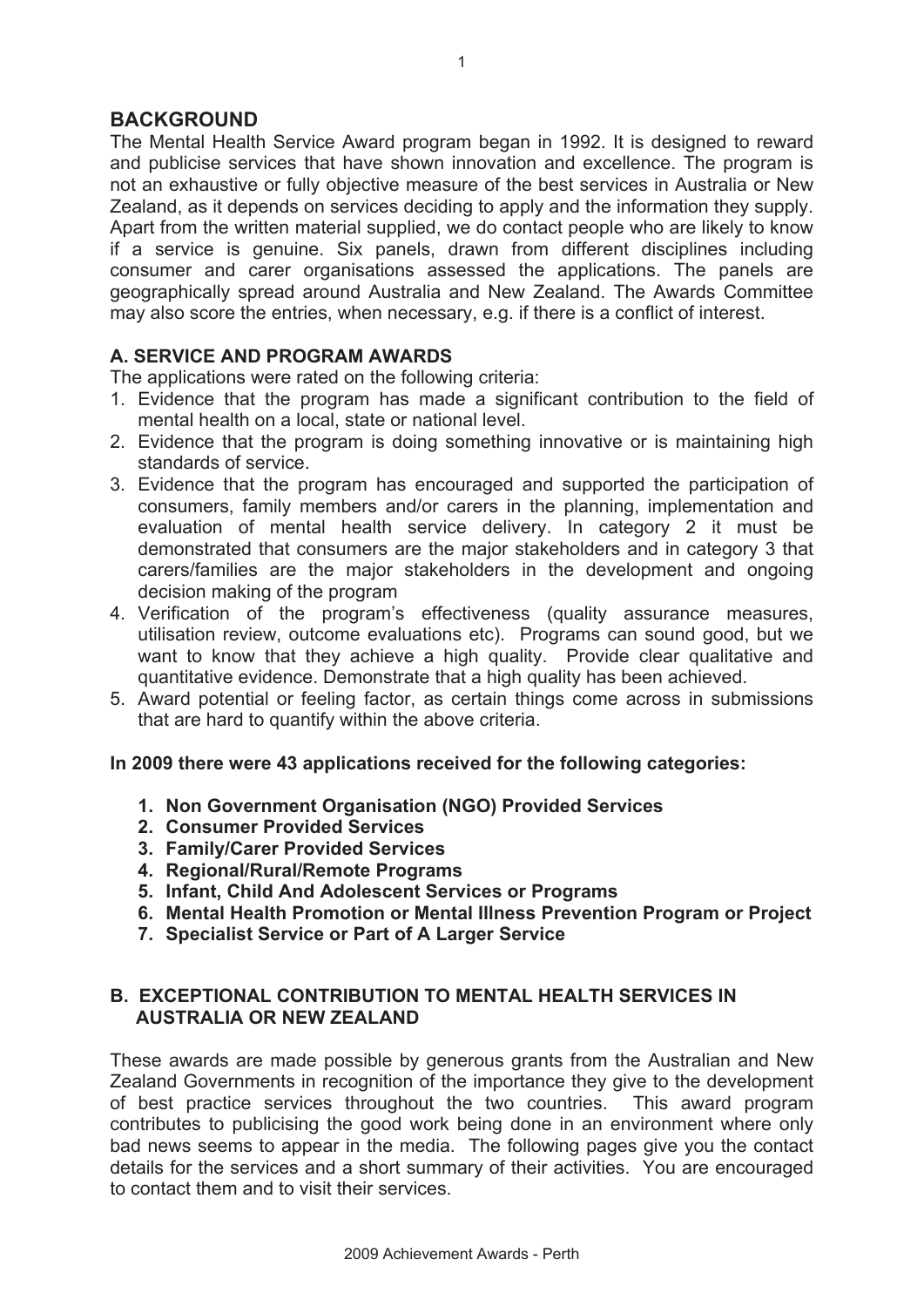# **CATEGORY 1 NON GOVERNMENT ORGANISATION (NGO) PROVIDED SERVICES**

| <b>GOLD AWARD:</b>       | <b>WINNER</b>                         | \$2,000                                                             |
|--------------------------|---------------------------------------|---------------------------------------------------------------------|
| <b>APPLYING SERVICE:</b> |                                       | The Learning and Development Unit (LDU)                             |
| <b>ORGANISATION:</b>     |                                       | <b>Mental Health Coordinating Council</b>                           |
| <b>ADDRESS:</b>          | <b>PO Box 668</b><br>Rozelle NSW 2039 |                                                                     |
| <b>CONTACT PERSON:</b>   | <b>Simone Montgomery</b>              | Phone: 02 9555-8388; Fax: 02 9810-8145<br>Email: simone@mhcc.org.au |

### **BRIEF DESCRIPTION OF SERVICE**

The Mental Health Coordinating Council (MHCC) established the Learning and Development Unit (LDU) in 2007 in recognition of the need for mental health specific training and other workforce development products and services to member organisations and others interested in improving their responsiveness to mental health issues. A key component of the establishment of the LDU as a Registered Training Organisation was to provide relevant professional development opportunities and qualification pathways for workers engaged in the provision of community mental health services. In the two years since its establishment the LDU has provided learning opportunities to over 600 participants across NSW and expanded training locations to include Wagga Wagga, Tamworth, Lismore, Dubbo and more recently Bourke. In response to sector need the LDU has also recently expanded training opportunities to include management training, alcohol and other drugs training and specialised training to meet the needs of non mental health community workers within the community services sector.

# **BACKGROUND DESCRIPTION OF ORGANISATION**

MHCC is the peak body for community mental health organisations in New South Wales and has a membership of approximately 160 organisations. MHCC aims to: Advocate for policy development and legislative reform; • Represent sector views to government and the broader community and health sector through consultation with consumers, carers, and other stakeholders; • Build sector capacity through partnerships, collaboration, and workforce development; • Facilitate change through policy initiatives and projects; Inform the sector on strategic directions in community mental health and disseminate information; Research, publish and report on current directions in community mental health and wider mental health and related areas; Provide accredited training in recovery oriented practice, traineeships and a range of educational products; and, •Support and nurture its member organisations to deliver recovery oriented services and work in collaboration with consumers, carers, other organisations and the community. MHCC LDU primary funding source is the NSW Department of Health however MHCC also receives other grants from time to time. Current staff numbers in MHCC – 15; Current staff numbers in MHCC LDU – 6 LDU Funding \$250,000 over 3 years commencing from 2007.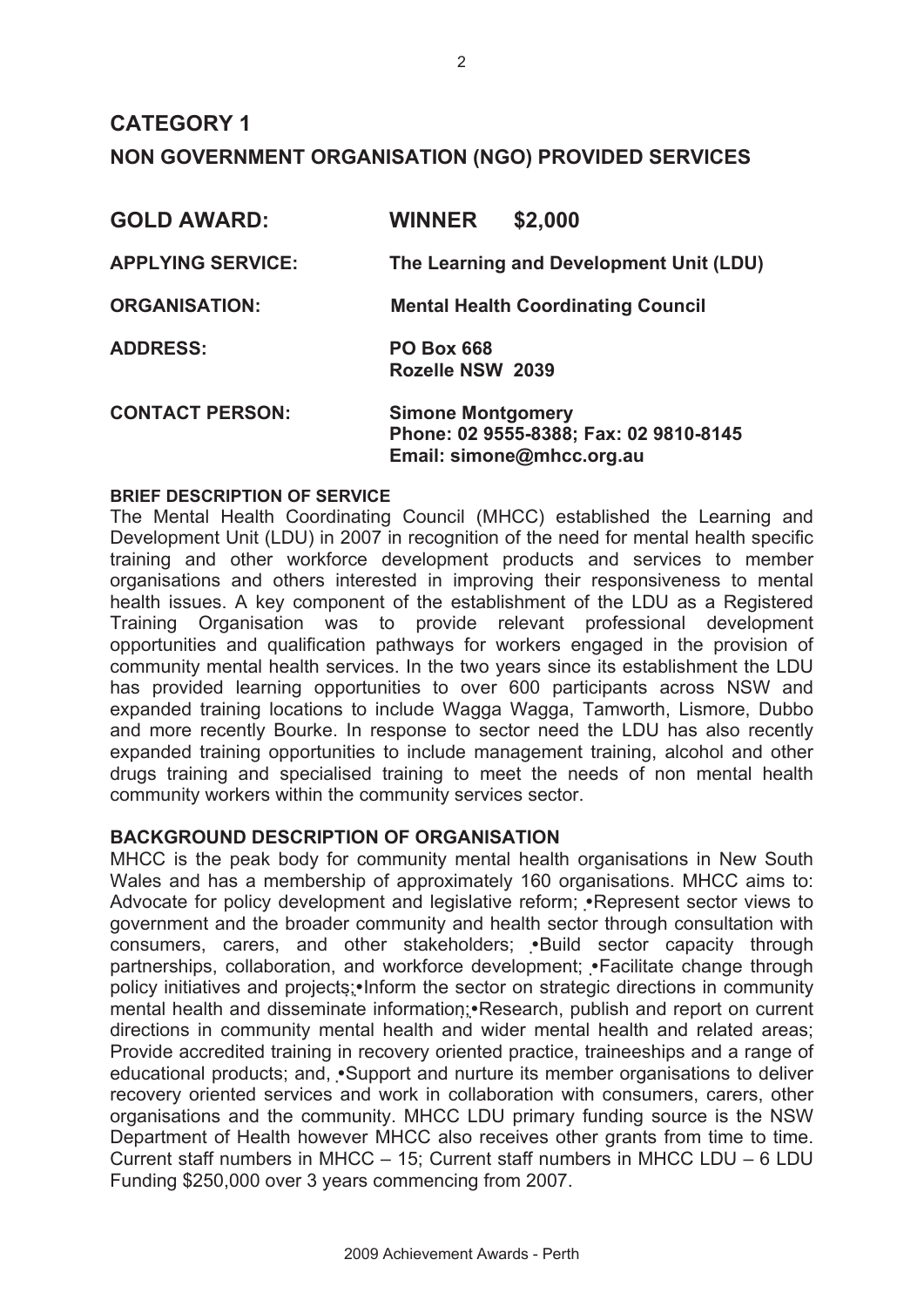# **CATEGORY 1 NON GOVERNMENT ORGANISATION (NGO) PROVIDED SERVICES**

| <b>SILVER AWARD:</b>     | <b>FINALIST \$1,000</b>                                                                     |
|--------------------------|---------------------------------------------------------------------------------------------|
| <b>APPLYING SERVICE:</b> | Youth Focus Mental Health Delivery Service<br><b>Models</b>                                 |
| <b>ORGANISATION:</b>     | <b>Youth Focus Inc.</b>                                                                     |
| <b>ADDRESS:</b>          | 54 Goodwood Parade,<br>Burswood, WA, 6159                                                   |
| <b>CONTACT PERSON:</b>   | <b>Jenny Allen</b><br>Phone: 08 93614222; Fax: 08 93614299<br>Email: jenny.allen@yct.asn.au |

#### **BRIEF DESCRIPTION OF THE PROGRAM**

Youth Focus's approach to address youth suicide, depression and self harm through prevention and early intervention strategies has been firmly focussed on solution and evidence – based strategies in an attempt to ensure that requests for counselling are provided and successful. Youth Focus provides timely assistance to youth through a range of youth suicide prevention and early intervention services. The roadmap to address the prevention of youth suicide, depression and self-harm comprises: Youth Counselling; Family Counselling; Peer Support Camps and programs; Mentoring; Group Work. The social wellbeing of young people is one of the key societal issues being adressed by Youth Focus. Youth Focus identifies with young people aged 12-18 years who are experiencing early signs associated with suicide, depression and deliberate self-harm including: Social isolation; Disengagement; Poor self-esteem; Unkempt appearance or decline from prior appearance; Emerging signs of depression; Reduction in school performance; Not performing to usual levels; Experienced a significant event including divorce, physical abuse, sexual abuse bullying etc

#### **BACKGROUND DESCRIPTION OF ORGANISATION**

Youth Focus effects significant change with young people aged 12-18 years to ensure physical, social, emotional and mental well-being for young people, families and communities through human and financial investment to address youth suicide, depression and self harm. Youth Focus operates throughout the metropolitan region in Western Australia with permanent counsellors based in four rural/regional locations. Youth Focus: Provides a friendly, confidential and professional service which employs 14 trained counsellors with university qualifications and skills necessary to assist young people in identifying coping strategies for suicide; Provides services through 25 FTE's and 45 volunteers; Has an operating budget of \$3m per annum, 85% of which is through non-government sources, including 40% through fund raising activities, and only 15% through Federal and State Government grants. In 2008, Youth Focus provided mental health counselling services and awareness to: • Over 500 youth; • 160 families; • Over 4,000 school students; • Over 20 corporate presentations; And yet, we had to turn away approximately another 200 requests due to a lack of human and financial resources.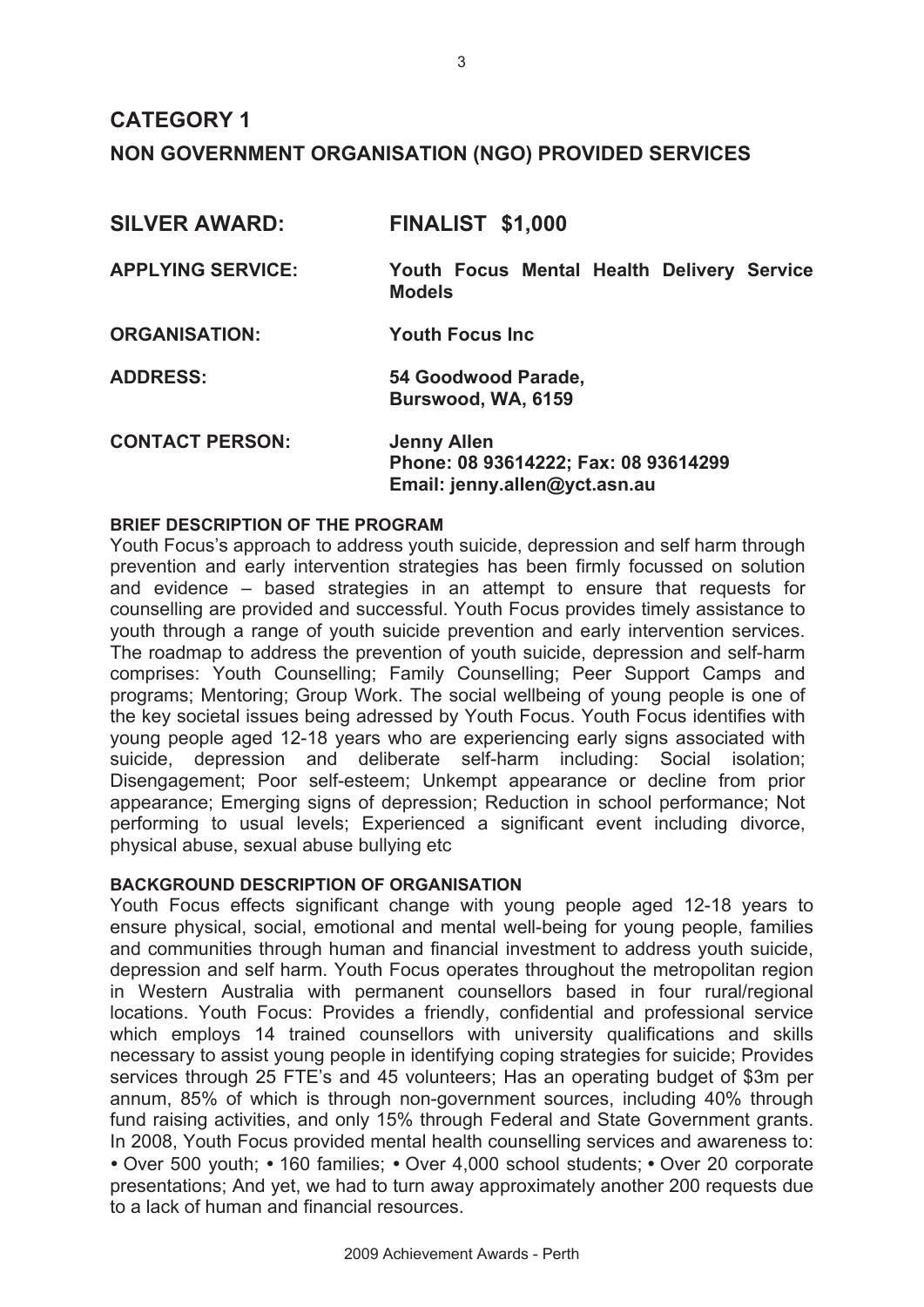# **CATEGORY 2 CONSUMER PROVIDED SERVICES**

| <b>GOLD AWARD:</b>       | <b>WINNER</b><br>\$2,000                                                  |
|--------------------------|---------------------------------------------------------------------------|
| <b>APPLYING PROGRAM:</b> | <b>Toi Ora Live Art Charitable Trust</b>                                  |
| <b>ORGANISATION:</b>     | <b>Toi Ora Live Art Trust</b>                                             |
| <b>ADDRESS:</b>          | <b>6 Putiki Street</b><br>Grey Lynn, Auckland 1021 New Zealand            |
| <b>CONTACT PERSON:</b>   | <b>Erwin van Asbeck</b><br>Phone: +64(09)360 4171<br>Fax: +64(09)360 4172 |

### **BRIEF DESCRIPTION OF PROGRAM/SERVICE**

Toi Ora Live Art Trust is a creative (NGO) arts centre for people with experience of mental ill health. Toi Ora provides studio space, resources and materials free to all members. The programme of classes, facilitated by professional tutors, includes creative writing, visual arts, mosaic and print making, music (both playing and recording) drama and multimedia/computer graphic studies. Open studio time is also available for students to work on personal projects. Non-judgemental peer support and socialisation is also important at Toi Ora. Events such as the end of term soiree, with entertainment provided by drama, music and creative writing students, are well attended. Toi Ora has a history of regular exhibitions and events that help to promote positive messages about mental health and reduce issues of stigma and discrimination. Many have acknowledged the importance of art and self expression at Toi Ora in their recovery and "ongoing" well being.

**Email: erwin@toiora.org.nz**

### **BACKGROUND DESCRIPTION OF ORGANISATION**

Toi Ora Live Art Trust was established in 1995, through the impetus of Mary O'Hagan and Sara McCookweir and a core group of mental health consumers, to provide creative learning opportunities and space for people living with mental illness. Membership grows constantly (320 are registered, 120 enrolling per term, increasing 14% in the last18 months). Our contract with the Auckland Area Health Board, funds a manager and studio/arts coordinator, a part-time (15 hours) administrator and 20 tutor hours per week. Consumer, Board members, tertiary students on placement and community volunteers provides regular support. The ADHB contract provides 70% of core business funding, Toi Ora applies to an extensive range of philanthropic trusts and government grants to fund raise the shortfall. This endeavour facilitates our annual exhibitions, events and publications. Two major grants have also been received from the ASB Community Trust which has facilitated our current service Relocation Project.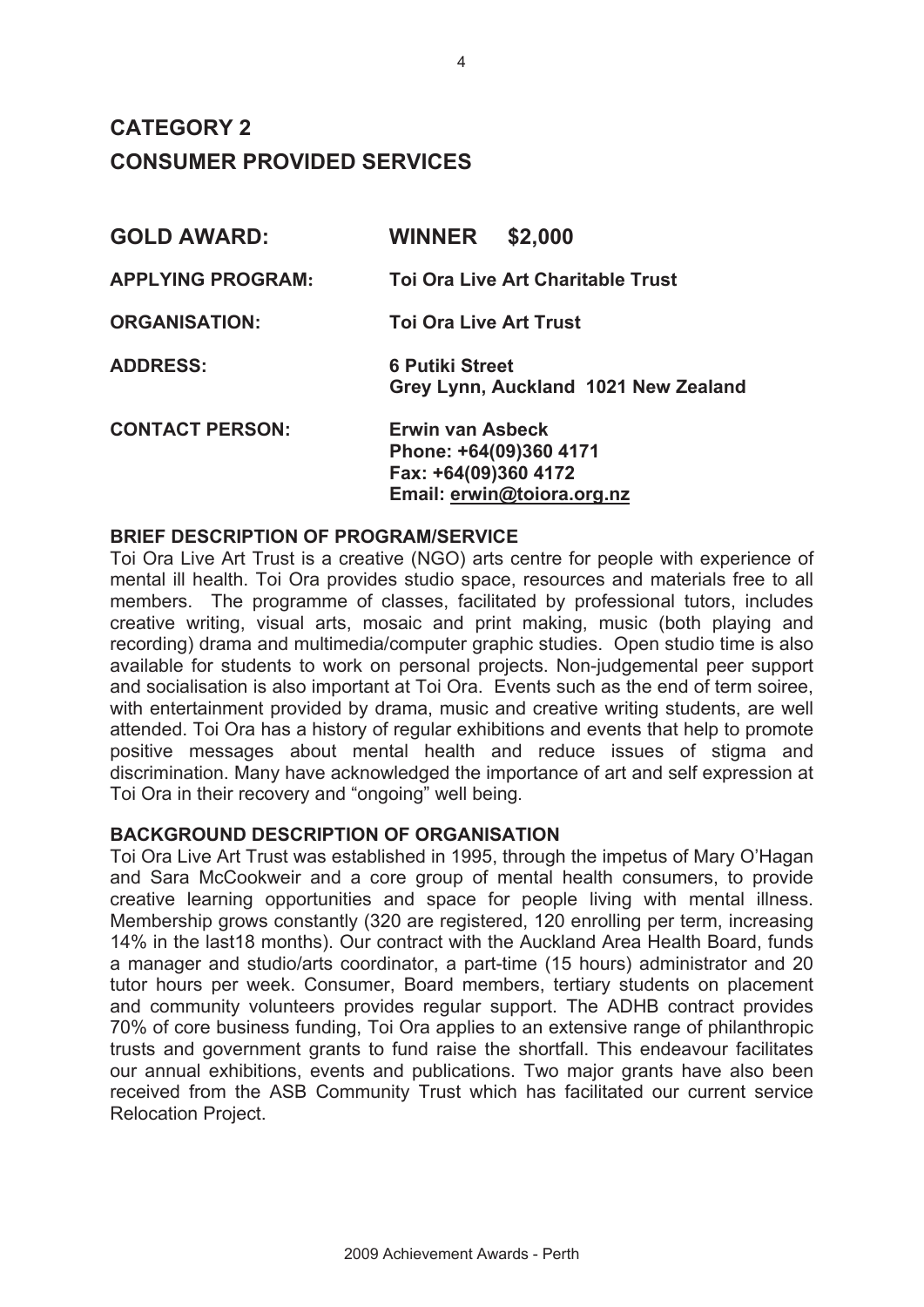# **CATEGORY 2 CONSUMER PROVIDED SERVICES**

| <b>JOINT SILVER AWARD:</b> | <b>FINALIST</b><br>\$1,000                                                                                                  |
|----------------------------|-----------------------------------------------------------------------------------------------------------------------------|
| <b>APPLYING PROGRAM:</b>   | <b>Annual Breaking Free Mental Health Concert</b>                                                                           |
| <b>ORGANISATION:</b>       | Consumer & Carer Advisory Network<br><b>Toowoomba District (CAN-TD);</b><br><b>Toowoomba District Mental Health Service</b> |
| <b>ADDRESS:</b>            | PMB <sub>2</sub><br>Toowoomba, QLD, 4350                                                                                    |
| <b>CONTACT PERSON:</b>     | <b>Michael Burge</b><br>Tel: 0447 642 592<br>Email: Michael burge@health.qld.gov.au<br>Web: diliburge99@yahoo.com.au        |

## **BRIEF DESCRIPTION OF PROJECT**

Breaking free of the stigma of mental illness has been the main motivation behind the staging of an annual event to celebrate the positives of mental health. Michael Burge is the Founder and Coordinator of the Annual Mental Health Concert "Breaking Free" which has been held in Toowoomba, since 2002. The theme for the concert is a celebration of who we are and has provided a forum for many inspirational speakers, dancing, singing and various entertainers. Michael hit upon the idea several years ago after seeing first-hand how isolating the stigma of mental illness can be. The concert helps to promote community awareness in the community, and celebrate some of the positives. It also provides an opportunity for people to get out and be among people who know and understand, in an accepting environment. It is an opportunity to share ideas and different perspectives while having a good time.

### **BACKGROUND DESCRIPTION OF ORGANISATION**

The Toowoomba District Mental Health Service has been around since the early 1900's. I could not find out the amount of our budget for confidentiality reasons. Toowoomba District Mental Health Service has approx 850 staff in various disciplines and receives its funding from the state government. The Toowoomba District Mental Health Service has approx 270 inpatients in 12 units (57 Acute, 210 Extended Inpatients), and approx 960 community outpatients from all over rural and remote South Queensland. Service delivery spans over a very large section of rural and remote South Queensland approx 95,150 square kilometres.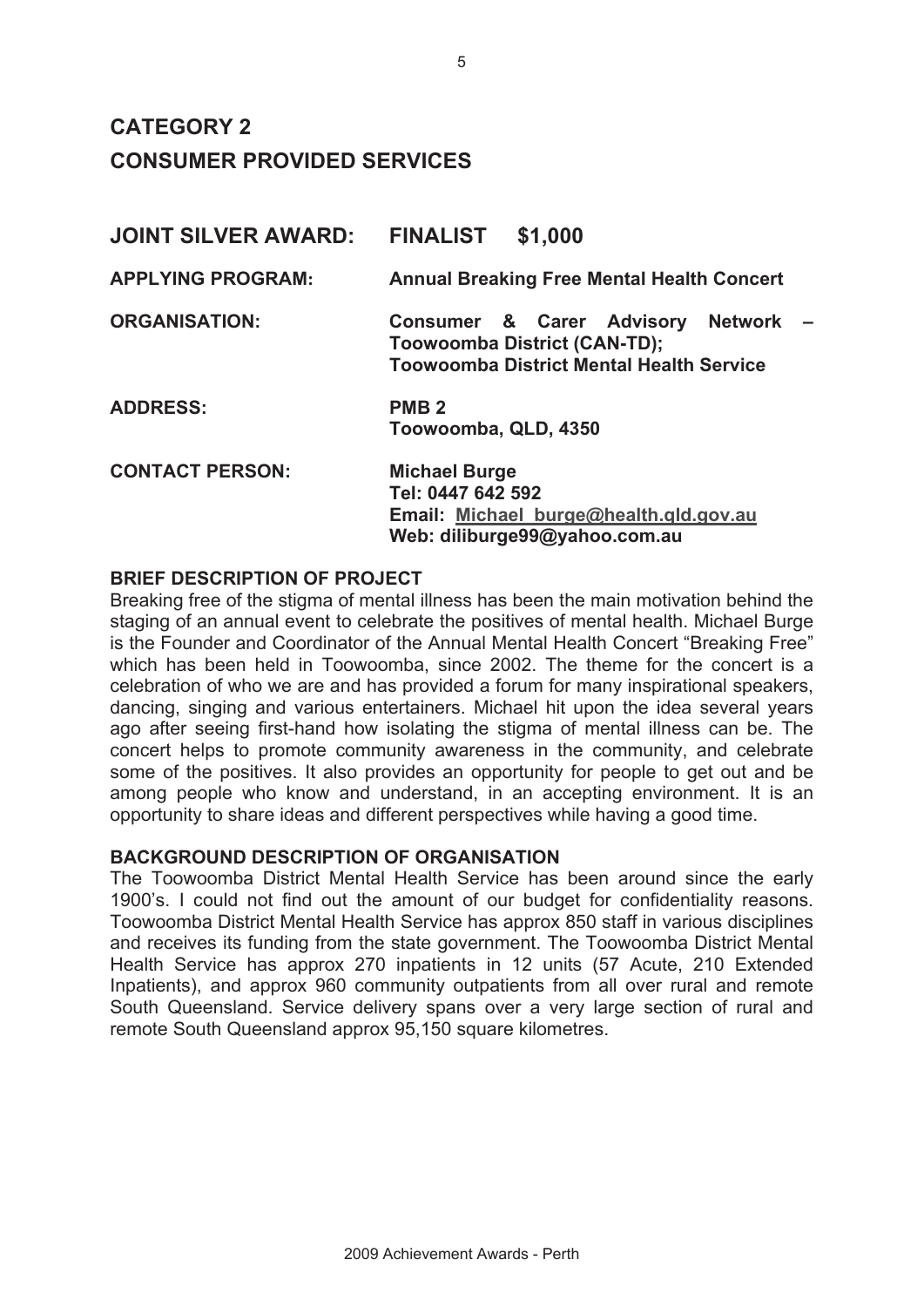**CATEGORY 2 CONSUMER PROVIDED SERVICES** 

| <b>JOINT SILVER AWARD:</b> | <b>FINALIST</b><br>\$1,000                                                                   |
|----------------------------|----------------------------------------------------------------------------------------------|
| <b>APPLYING PROGRAM:</b>   | <b>Mental Health Education program (MHEP)</b>                                                |
| <b>ORGANISATION:</b>       | <b>Geelong Mood Support Group</b>                                                            |
| <b>ADDRESS:</b>            | 284 Latrobe Tce.<br>Newtown, VIC 3220                                                        |
| <b>CONTACT PERSON:</b>     | <b>Judy Cooke</b><br>Phone: 03 5222 5999 ; Fax: 03 5224 1862<br>Email: sgcooke@ncable.net.au |

### **BRIEF DESCRIPTION OF PROGRAM**

For ten years now a group of consumers have provided a powerful and successful mental health awareness program to some 5000 students. From year 9 to 3<sup>rd</sup> year university level the presenters have placed themselves and their lives open to investigation. Their personal stories provide the core messages of hope, strength, tragedy and resilience. The response from students is always the same; the personal perspectives bring a human face to mental illnesses; and mental health is an issue for everyone. Most of our current group of 7 presenters have been involved from the first presentation in 1998. They have personally experienced some terrible mental health episodes within this period but continue to feel passionate, responsible and respected for the overall impact of the program. As reference I attach figures illustrating the number of presentations done since the program inception and a reference from Dr Jane Maidment of Deakin University who engaged our presenters last year.

# **BACKGROUND DESCRIPTION OF ORGANISATION**

The MHEP operates throughout the Geelong region servicing schools, universities and community organisations. The program is unfunded but gains small payment per presentation from the schools/groups involved. Small amounts have been received via the Rotary club of West Geelong to produce the booklets given to each and every student. The Presenters, while all have experienced poor mental health; through comprehensive training by the volunteer coordinator (also a consumer) they have developed public speaking skills and abilities to articulate to a range of audiences. Seven presenters share the responsibility in pairs to provide the primary messages in the program. The Volunteer coordinator (Judy Cooke) introduces the program and directs the presenters. These messages include: What mental illness is / is not; Contributing factors, definitions of some mental health terms, how to look after a friend, where to get help and getting help early.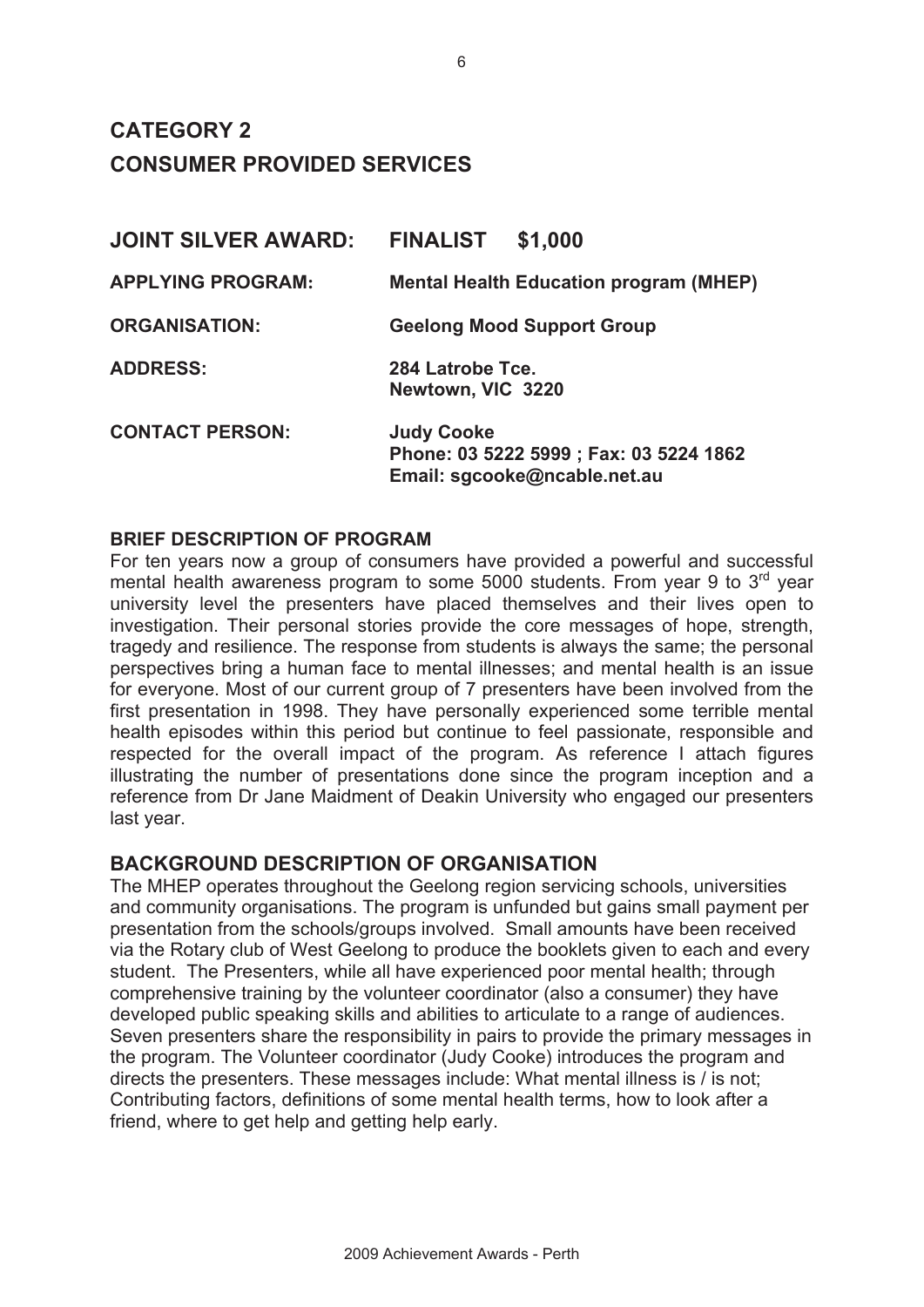# **CATEGORY 3 FAMILY/CARER PROVIDED SERVICES**

| <b>SILVER AWARD:</b>     | <b>FINALIST \$1,000</b>                                                  |
|--------------------------|--------------------------------------------------------------------------|
| <b>APPLYING PROGRAM:</b> | <b>Well Ways</b>                                                         |
| <b>ORGANISATION:</b>     | <b>Mental Illness Fellowship Victoria</b>                                |
| <b>ADDRESS:</b>          | <b>Fairfield Place,</b><br>267 Heidelberg Road,<br>Fairfield, VIC 3078   |
| <b>CONTACT PERSON:</b>   | <b>Sue Farnan</b><br>Tel:03 8486 4213<br>Email: sfarnan@mifellowship.org |

### **BRIEF DESCRIPTION OF PROGRAM**

Well Ways is a family education program that responds to the information, skill and emotional support needs of families of people with mental illness. The program is delivered in each state and territory of Australia. Well Ways is committed to an evidence base and high quality: Extensive consultation involving family members, clinicians and consumers, and reference to current literature; Peer education– family facilitator and participants; Regular review – now in Edition 6; Facilitators undergo training and meet competency standards to be accredited. Refresher courses are mandatory; Evaluation: Evaluation of the transferability of the program was performed prior to the national roll out; National program evaluation (n=394) indicated that the average level of distress (GHQ-12) was decreased; Measures of caregiving consequences (IEQ) indicated that tension and urging were decreased. Further impact evaluation is underway with LaTrobe University.

# **BACKGROUND DESCRIPTION OF ORGANISATION**

Mental Illness Fellowship Victoria is a membership-based non-profit organisation driven by the passion and professionalism of 250 staff, 349 volunteers, 1136 members and a governing board of directors. In the financial year 2008–09 we assisted 2129 people affected by serious mental illnesses, and worked with their families, carers and employers. We provide people with a network of evidence-based services offering individual pathways through psychiatric rehabilitation. Community education and advocacy are priorities. Our work is aimed at reducing stigma and providing people with homes, jobs and relationships. Our services are offered throughout metropolitan and regional Victoria and the ACT, and funded through State and Federal service contracts, charitable contributions and fundraising. MI Fellowship began as a small band of volunteers in 1978; it has developed into one of Australia's largest and leading psychiatric disability support organisations, with an operating budget of over \$12 million, and company limited by guarantee status.

# **CATEGORY 4 REGIONAL/RURAL/REMOTE PROGRAMS NO AWARD IN THIS CATEGORY**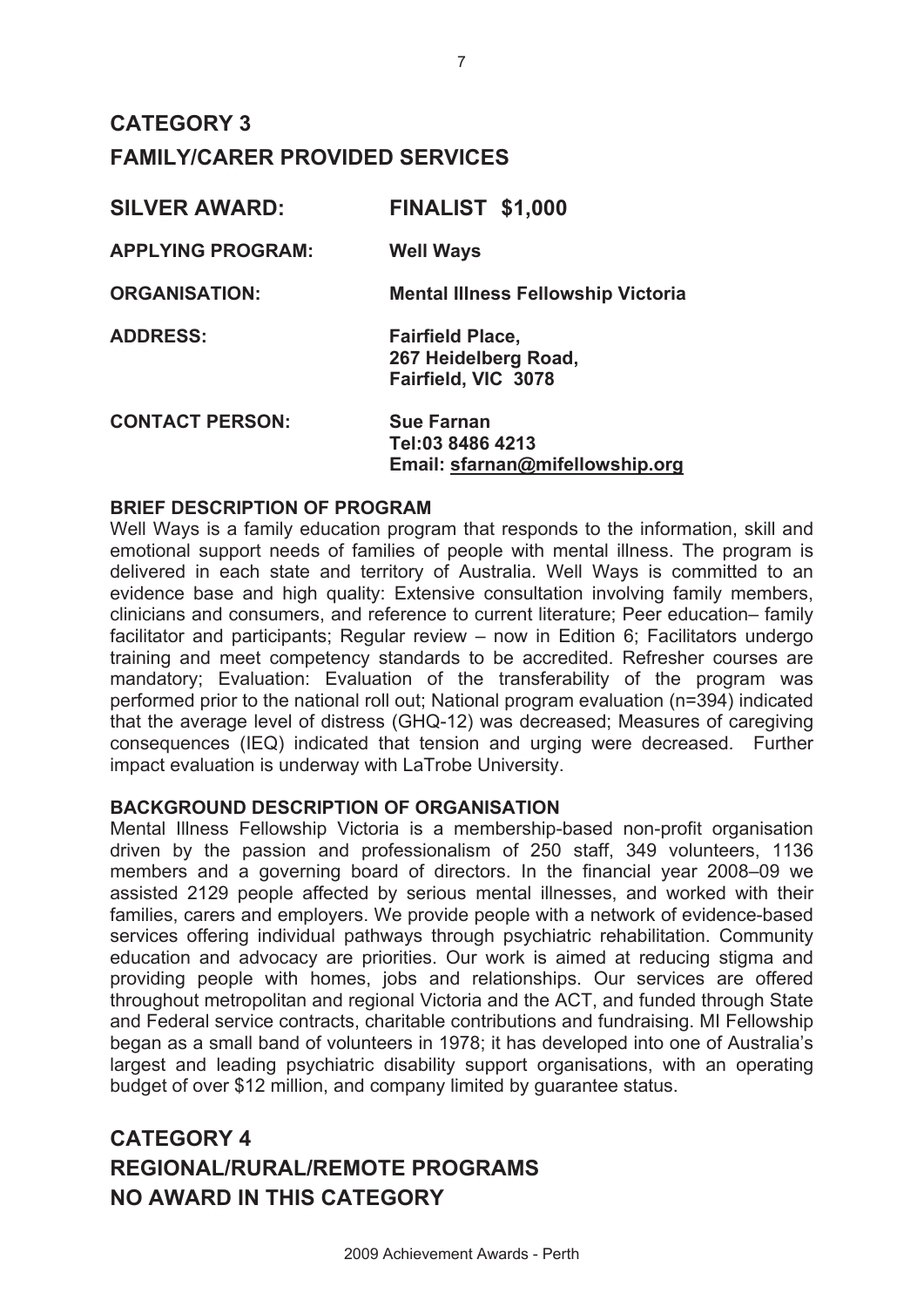# **CATEGORY 5 INFANT, CHILD AND ADOLESCENT SERVICES OR PROGRAMS**

| <b>GOLD AWARD:</b>      | <b>WINNER</b><br>\$2,000                                                                                                                                                                            |
|-------------------------|-----------------------------------------------------------------------------------------------------------------------------------------------------------------------------------------------------|
| <b>APPLYING PROGRAM</b> | The Peek a Boo Club                                                                                                                                                                                 |
| <b>ORGANISATIONS:</b>   | <b>Melbourne's Royal Children's Hospital</b><br><b>Integrated Mental Health Service</b><br><b>The Sidney Myer Fund</b><br>The Victorian Women's Benevolent Trust<br><b>The Grosvenor Foundation</b> |
| <b>ADDRESS:</b>         | 22 Withers Street,<br>Sunshine, VIC 3031                                                                                                                                                            |
| <b>CONTACT PERSON:</b>  | <b>Wendy Bunston</b><br>Tel: (03) 9312 7204; Fax: (03) 9312 7147<br>Email: wendy.bunston@rch.org.au                                                                                                 |

### **BRIEF DESCRIPTION OF PROJECT**

The Peek a Boo Club is a ground breaking early intervention program for infants (up to 36 months) and mothers who have been affected by family violence. It was developed by the Addressing Family Violence Programs (AFVP) within Melbourne's Royal Children's Hospital Integrated Mental Health Service (RCH IMHS). Commencing in 2005 it has collaborated with multiple community based organisations to deliver this exciting initiative. Utilizing an 'infant led' mental health approach within the context of the infant/parent relationship, this intervention, as well as training to introduce workers to this specialist area of work, is provided across Metropolitan Melbourne. A recent off shoot of this initiative was BUBs on Board (Building up Bonds), a program specifically tailored to infants and mothers accessing women's shelters and emergency housing. Involving five women's shelters within Tasmania this variation of the Peek a Boo Club model was successfully trialled and evaluated in 2008. The Peek a Boo Club continues to grow and generate great interest in the area of infant mental health

## **BACKGROUND DESCRIPTION OF ORGANISATION**

The RCH IMHS caters for infants, children, young people (0-15 years) and their families residing in Melbourne's Western and North Western Metropolitan Region. The AFVP is a small team of five part time clinicians and one administration officer within this service. Four of these clinical positions are funded by philanthropy (The Sidney Myer Fund and Victorian Women's Trust) and revenue raised by the AFVP's training and publications. The Peek a Boo Club operates on a budget of approximately \$200 000 per year. The Peek a Boo Club has successfully run 16 groups for 108 clients (52 mothers and 56 infants) thus far. The BuBs on Board initiative involved 43 mothers and infants that were current clients of five women's shelters in Tasmania. This initiative was funded collaboratively by the RCH IMHS, the Sidney Myer Fund and the Allanah and Madeline Foundation.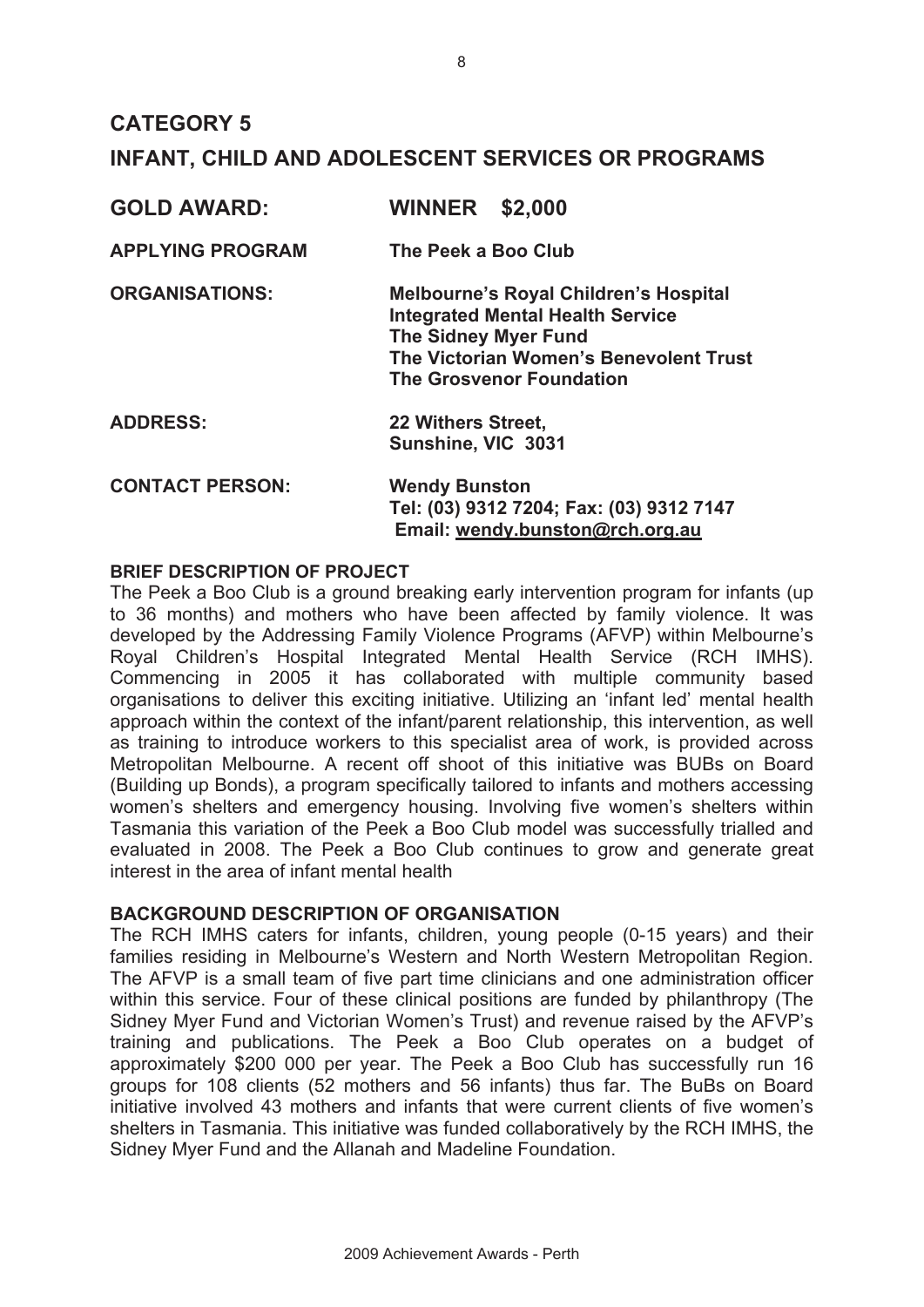# **CATEGORY 5 INFANT, CHILD AND ADOLESCENT SERVICES OR PROGRAMS**

| <b>SILVER AWARD:</b>     | <b>FINALIST \$1,000</b>                                                                               |
|--------------------------|-------------------------------------------------------------------------------------------------------|
| <b>APPLYING PROGRAM:</b> | The Multi-Systemic Therapy Program (MST)                                                              |
| <b>ORGANISATION:</b>     | South Metropolitan Area Health Service - Mental<br><b>Health (SMAHS) Western Australia</b>            |
| <b>ADDRESS:</b>          | <b>Dalgety St</b><br>East Fremantle, WA 6158                                                          |
| <b>CONTACT PERSON:</b>   | <b>Mark Porter</b><br>Tel: (08) 9431 3781; Fax: (08) 9431 3780<br>Email: mark.porter@health.wa.gov.au |

### **BRIEF DESCRIPTION OF SERVICE**

Complex behavioural behaviours (e.g. conduct disorders & substance abuse) are high prevalent and potentially very costly child and adolescent mental health problems, yet they rarely respond to clinic-based services once children are aged over 10-12 years. After several years of extensive consultation and international search for a culturally robust, evidence-based intervention for families with older children & adolescents (11-16 years) having severe and complex behavioural problems, the W. A. Department of Health established their Multi-systemic Therapy (MST) Program in 2005. MST is a community-based intervention teaching parents / caregivers skills to improve their children's behaviour. The program specifically targets children/adolescents at imminent risk of home or school expulsion, is limited to 3 – 6 months intervention only, and involves multiple stakeholders (usually family, school and community members). Clinicians are highly trained and available 24/7 to support parents to master the skills required to attain & maintain improved behaviour of their children.

### **BACKGROUND DESCRIPTION OF ORGANISATION**

The Western Australian Health Department's MST Program has two clinical teams with catchment areas located in the more extreme southern and northern regions of the Perth metropolitan area. Each team is comprised of a clinical psychologist coordinator, a half-time clerical officer, and four MST Clinicians including an Aboriginal Torres Straight Islander (ATSI) specialist. MST Clinicians are recommended to be post-graduate trained mental health professionals and the positions are usually filled by clinical psychologists. MST Clinicians operate with relatively small caseloads (4 – 6 families) but utilise an intensive, community-based approach involving multiple visits with families each week. The work is demanding, highly structured, closely supervised and involves variable hours of work. Treatment goals are determined with the family but typically involve improved school attendance, cessation of substance use, decreased verbal and physical aggression, reduction/cessation of antisocial and criminal activities, decreased antisocial peer involvement, and increased involvement with pro-social peers and activities.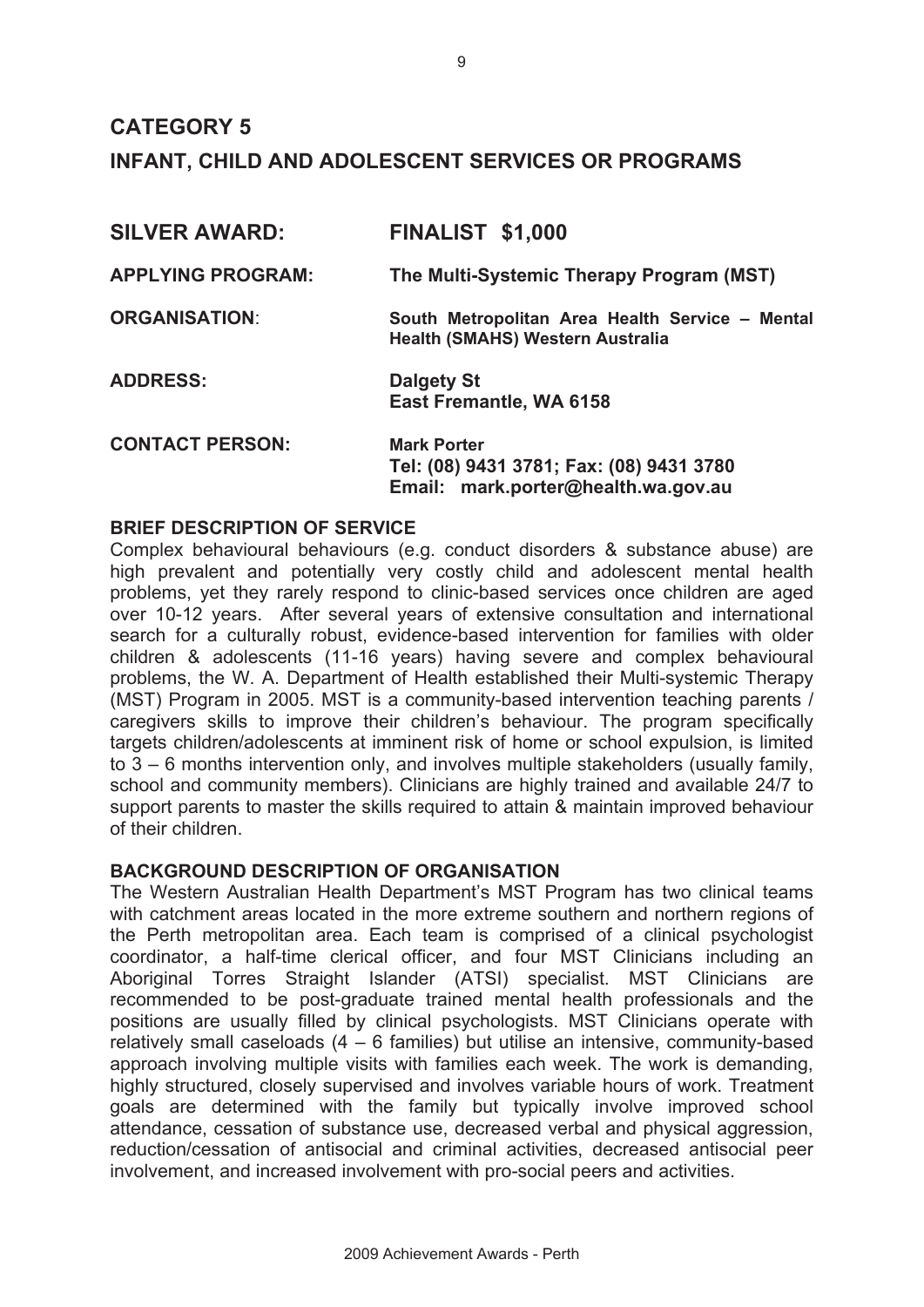**CATEGORY 6** 

# **MENTAL HEALTH PROMOTION OR MENTAL ILLNESS PREVENTION PROGRAM OR PROJECT**

| <b>GOLD AWARD:</b>       | <b>WINNER</b><br>\$2,000                                                                                      |
|--------------------------|---------------------------------------------------------------------------------------------------------------|
| <b>APPLYING PROGRAM:</b> | <b>Flourish Program</b>                                                                                       |
| <b>ORGANISATIONS:</b>    | Illawarra Institute for Mental Health (University<br>of Wollongong) and<br><b>NSW Consumer Advisory Group</b> |
| <b>ADDRESS:</b>          | Illawarra Institute for Mental Health,<br>University of Wollongong, NSW 2522                                  |
| <b>CONTACT PERSON:</b>   | <b>Dr Lindsay Oades</b><br>Tel:02 42213694; Fax: 02 42214163<br>Email: loades@uow.edu.au                      |

# **BRIEF DESCRIPTION OF PROGRAM**

The two-year "Flourish Program", supported by Rotary Health, combines recovery self-help principles, positive psychology interventions to build resilience and promotion health with a peer-led group format to create a self-development program for people with enduring mental illness. The program included a workbook, six fortnightly peer-led groups, MP3 audios and telephone reminders. The content included principles of flourishing, mindfulness, gratitude, optimism, goal striving, dealing with internal resistance and building a success team. It did not include symptom/illness management and was run independently of mental health services. This world first program involved 45 participants with enduring mental illness from metropolitan, regional and rural contexts in Australia. Using a wait-list control design, significant gains were experienced. At completion participants had significant reductions in psychological distress, improvements in psychological well-being and on recovery measures: including perception of less domination by symptoms, increased personal confidence and hope, greater goal and success orientation and increased positive reliance on others.

### **BACKGROUND DESCRIPTION OF ORGANISATION**

The program was developed by the team from the Illawarra Institute for Mental Health at the University of Wollongong. The NSW Consumer Advisory Group assisted with recruitment, particularly in the Sydney region. Based on self-help and recovery principles, the program was deliberately run as independently as possible from mental health services. A consumer consultation group assisted with development of the program materials, and seven consumer facilitators were employed to facilitate the group component of the program. The program ran in inner Sydney, Wollongong, Nowra all in NSW, and East Gippsland in Victoria. Participants were contacted through consumer groups and advertising and volunteered- receiving the MP3 player and handbook at no cost Sixty six participants completed the 12 week program. The program administered by the University of Wollongong was funded by a two year \$81,000 Rotary Health grant.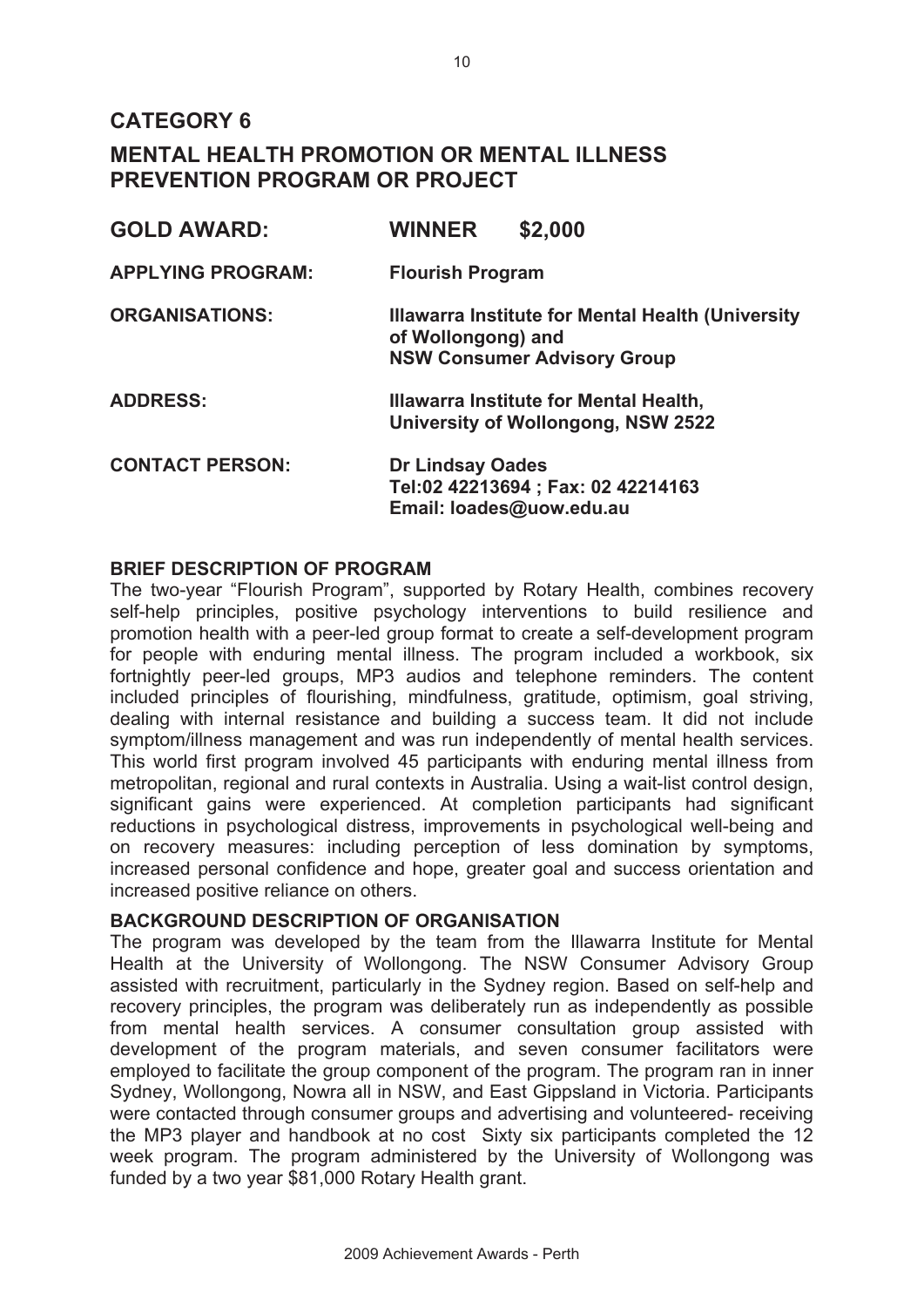# **CATEGORY 6**

# **MENTAL HEALTH PROMOTION OR MENTAL ILLNESS PREVENTION SERVICES, PROGRAM OR PROJECT**

| <b>SILVER AWARD:</b>     | <b>FINALIST \$1,000</b>                                                                   |
|--------------------------|-------------------------------------------------------------------------------------------|
| <b>APPLYING PROGRAM:</b> | Empowering consumers to make informed<br>choices about medication                         |
| <b>ORGANISATION:</b>     | <b>St. Vincent's Mental Health Victoria</b>                                               |
| <b>ADDRESS:</b>          | P.O. Box 2900,<br>Fitzroy, VIC 3065                                                       |
| <b>CONTACT PERSON:</b>   | <b>Anna Love</b><br>Tel: 03 9288 4396 ; Fax: 03 9288 4147<br>Email: anna.love@svhm.org.au |

### **BRIEF DESCRIPTION OF SERVICE**

In 2003, St. Vincent's Mental Health realised that consumers were asking many questions about medication management. Enabling consumers to make informed decisions about their own mental health management is a key to recovery, so staff commenced a project to improve the provision of information about commonly prescribed medications. Weekly Medication Information Forums were held for inpatients and in 2007 a consumer consultant researcher asked consumers for their perspectives on medication information. As a result, a Medication Information Booklet written in accessible language with information that consumers wanted, was developed to supplement the Forums. To reach more consumers, the Booklets were translated into Vietnamese, Chinese, Greek and Italian. Now with financial sponsorship, the booklets have been made freely available to all consumers of mental health services. The popular interactive forums have been extended to community services, other areas and organisations. Information about the success of the Project has been widely disseminated.

### **BACKGROUND DESCRIPTION OF ORGANISATION**

St. Vincent's Mental Health (SVMH) includes an adult area mental health service for the inner city areas of Yarra and Boroondara and regional and state-wide services. Its budget is approximately \$27 million, with 270 staff providing integrated care across inpatient and community settings to 750 registered consumers. The adult mental health service components are: Two community mental health services providing: Triage; Crisis Assessment and Treatment; Continuing Care; Mobile Support and Treatment; Homeless Outreach. Yarra Boroondara Primary Mental Health Service; Footbridge (Community care residential units); 44 bed Acute Inpatient Service, including 5 Koori State-wide Inpatient beds; Early Psychosis Program; Psychiatric Consultation & Liaison Service. SVMH also auspices the following specialist services: Northern NEXUS Dual Diagnosis (Substance misuse) Service; Dual Diagnosis State-wide Education and Training Unit; Victorian Dual Disability (Intellectual Disability) Service; Victorian Transcultural Psychiatry Unit.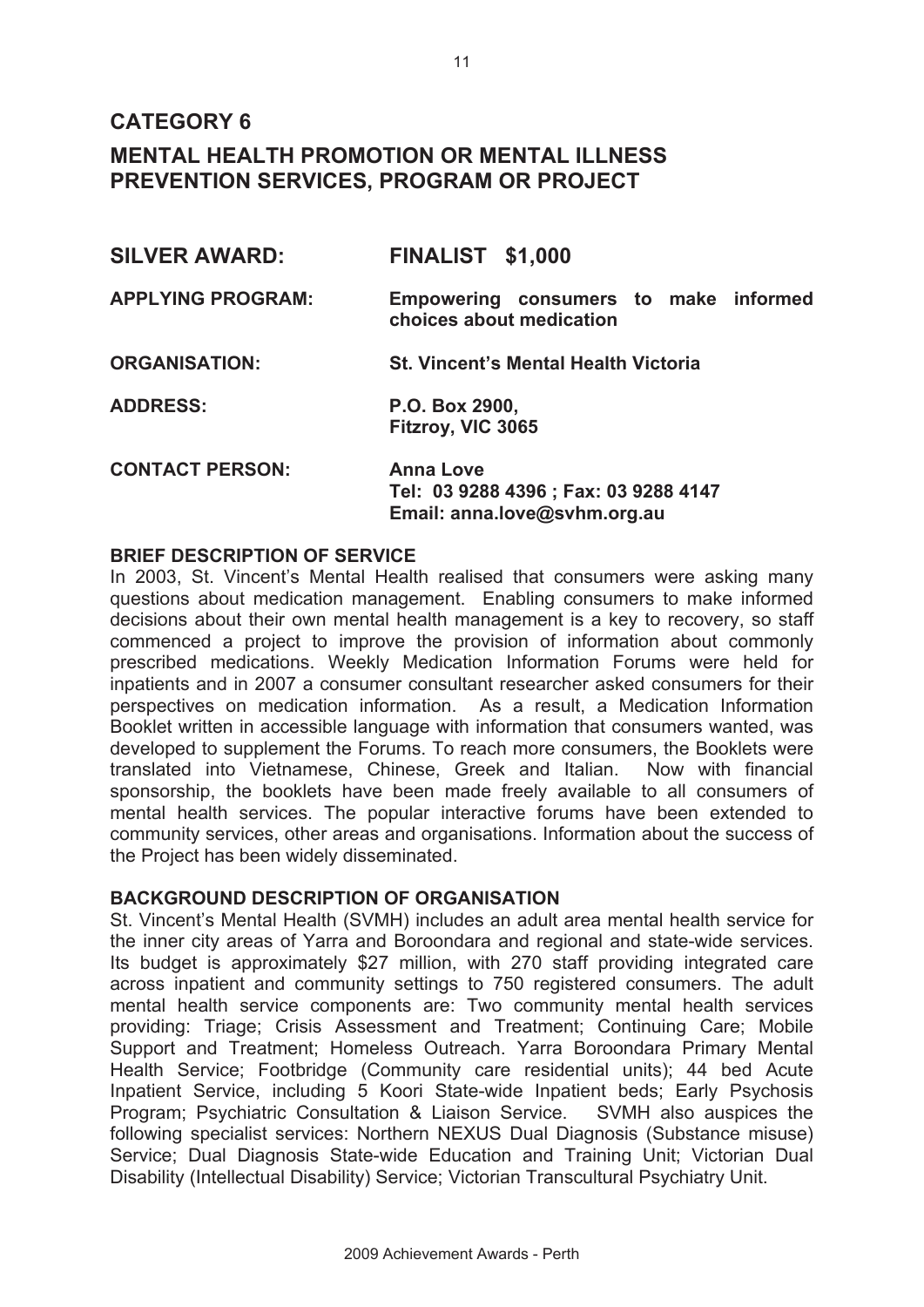| <b>GOLD AWARD:</b>       | <b>WINNER \$2,000</b>                                                                                                        |  |
|--------------------------|------------------------------------------------------------------------------------------------------------------------------|--|
| <b>APPLYING PROGRAM:</b> | <b>Vocational Education Training and Employment</b><br><b>Services (VETE)</b>                                                |  |
| <b>ORGANISATION:</b>     | Northern Sydney Central Coast Area Health<br><b>Service (NSCCAHS)</b>                                                        |  |
| <b>ADDRESS:</b>          | <b>Cameron Building, Macquarie Hospital,</b><br><b>Wicks Road, North Ryde, NSW 2113</b>                                      |  |
| <b>CONTACT PERSON:</b>   | <b>Marianna Wong</b><br>Tel: 02) 8877 5151 / 0411 021 441<br>Fax: (02) 9887 5678; Email:<br>mawong@nsccahs.health.nsw.gov.au |  |

## **BRIEF DESCRIPTION OF SERVICE**

From the perspective of a mental health clinician, consumer or carer, the myriad of employment services available to people with disabilities are fraught with complicated access pathways and hoops to jump through. Adopting a partnership approach, the Vocational, Education, Training and Employment (VETE) Services at Northern Sydney Central Coast Area Health Service (NSCCAHS) are designed specifically to engage with external service providers, to improve referral pathways and maintain knowledge of current systems to access these programs, so as to successfully link consumers with appropriate service providers. The VETE Services cater for the full range of consumer needs, focussing on individual preferences and capacities, rather than forcing a "one-size fits all approach". Hence a "vocational outcome" from the NSCCAHS VETE Services is not narrowly defined as only "competitive employment". The objective of the service is to assist mental health consumers achieve their personal best, to improve outcomes on employment, education and social participation.

# **BACKGROUND DESCRIPTION OF ORGANISATION:**

The NSCCAHS VETE Services are provided to consumers within NSCCAHS aged between 15-65 years who are interested in improving their employment situation. A VETE Consultant is co-located with a different clinical team each day, providing direct individual services to consumers and clinicians. This outreach approach ensures that anyone anywhere within NSCCAHS has access to a vocational specialist. These VETE Consultants were recruited externally from the Area Health Services. They have all previously worked in vocational rehabilitation settings, with in-depth knowledge of the federal government funding, agencies, resources and access pathways. The VETE Services are funded by NSW Health under the Community Rehabilitation Program. NSCCAHS commenced VETE service delivery in February 2007 with 4 VETE Consultants covering all regions. In the 2 years of offering the service, 415 positive vocational outcomes were recorded (58.2% from a total of 713 services completed). Each consultant has a caseload of around 80 active consumers at any one time.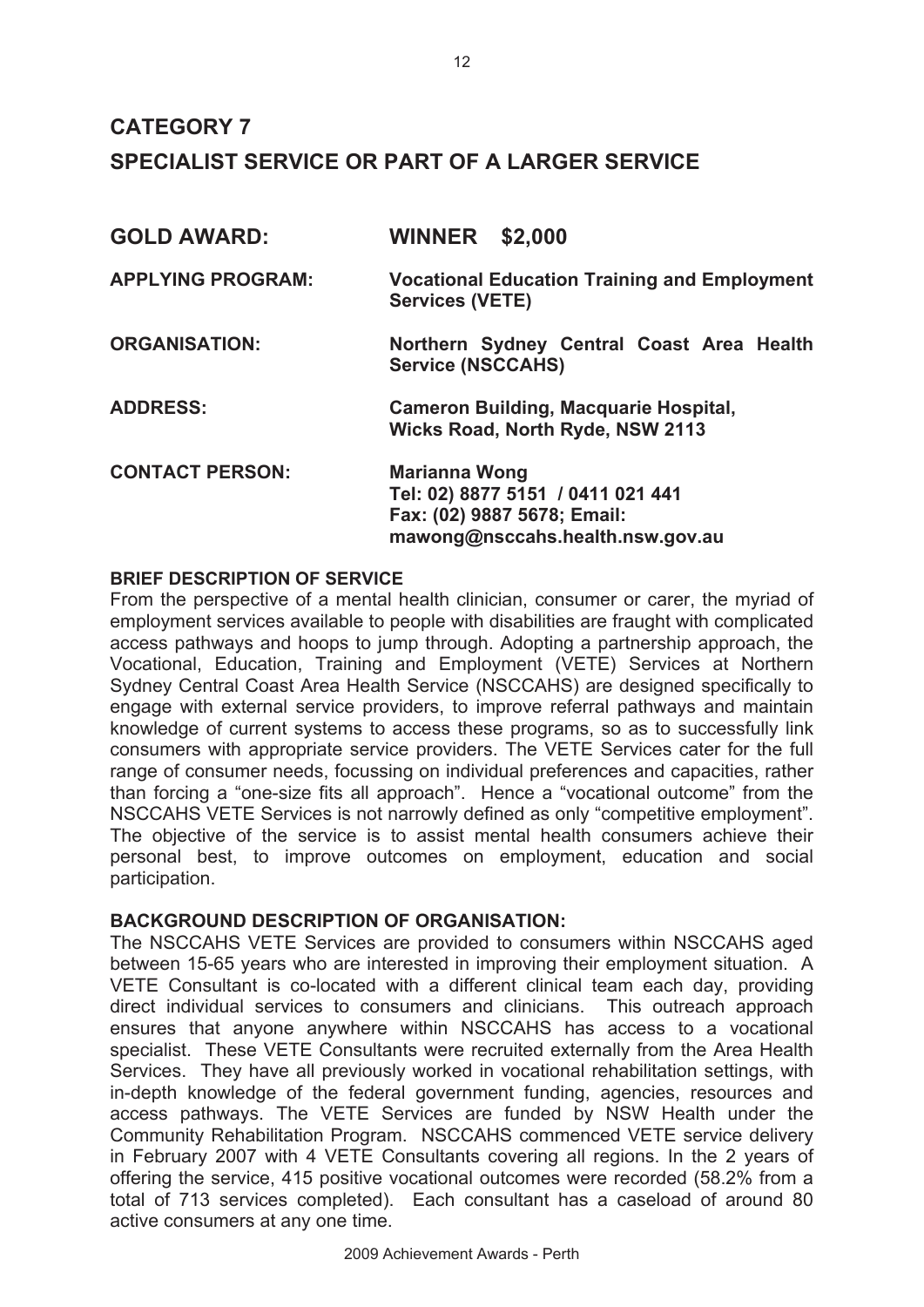| <b>SILVER AWARD:</b>     | <b>FINALIST</b><br>\$1,000                                                                                       |  |
|--------------------------|------------------------------------------------------------------------------------------------------------------|--|
| <b>APPLYING PROGRAM:</b> | Partnership in Evaluation towards Recovery<br>(PER) Team                                                         |  |
| <b>ORGANISATION:</b>     | <b>Counties Manukau District Health Board</b>                                                                    |  |
| <b>ADDRESS:</b>          | AT&R Building 31, level 1<br>Middlemore Hospital, Private Bag 93311<br>Otahuhu, Auckland 1640                    |  |
| <b>CONTACT PERSON:</b>   | <b>Claire Moore</b><br>Tel:+64-09-276 0044 ext 8697<br>Fax: $+64-09-250-3864$<br>Email: MooreC2@middlemore.co.nz |  |

# **BRIEF DESCRIPTION OF PROJECT**

The PER Team is a unique, consumer evaluation team, which evaluates the clinical mental health services in the Counties Manukau District Health Board (DHB). The team applies a consistent evaluation framework to each mental health service. Each service is on a two yearly evaluation cycle. During each evaluation the team gather a valuable multi-perspective view of the whole service via feedback from all stakeholders. The team has achieved recognition both locally and nationally for working in partnership with clients, family, staff and other agencies in a respectful way that identifies and builds on the strengths of each of the stakeholders both individually and collectively. At the end of each evaluation, a report is written that identifies the strengths, resource needs and areas for improvement. This team is an example of a DHB's unique and innovative approach to improving the quality of mental health services and to ensuring that the changes are sustainable and consumer focused.

# **BACKGROUND DESCRIPTION OF ORGANISATION**

Counties Manukau District Health Board (CMDHB) provides for the healthcare needs for very diverse population of around 530,040people living within the southern region of Auckland to the Waikato region. In 2007 the number of active clients utilizing the mental health services in this region was in excess of 7,000. The staffing levels across the entire organisation exceed 5,000. The funding source for Mental Health Services for this population comes from the New Zealand Ministry of Health and the services provided include both inpatient hospital and community based mental health services. Counties Manukau DHB funds services for all age groups as well as services specifically for Māori, (People Indigenous to New Zealand) services specifically for Pacific people and services for refugees and migrants.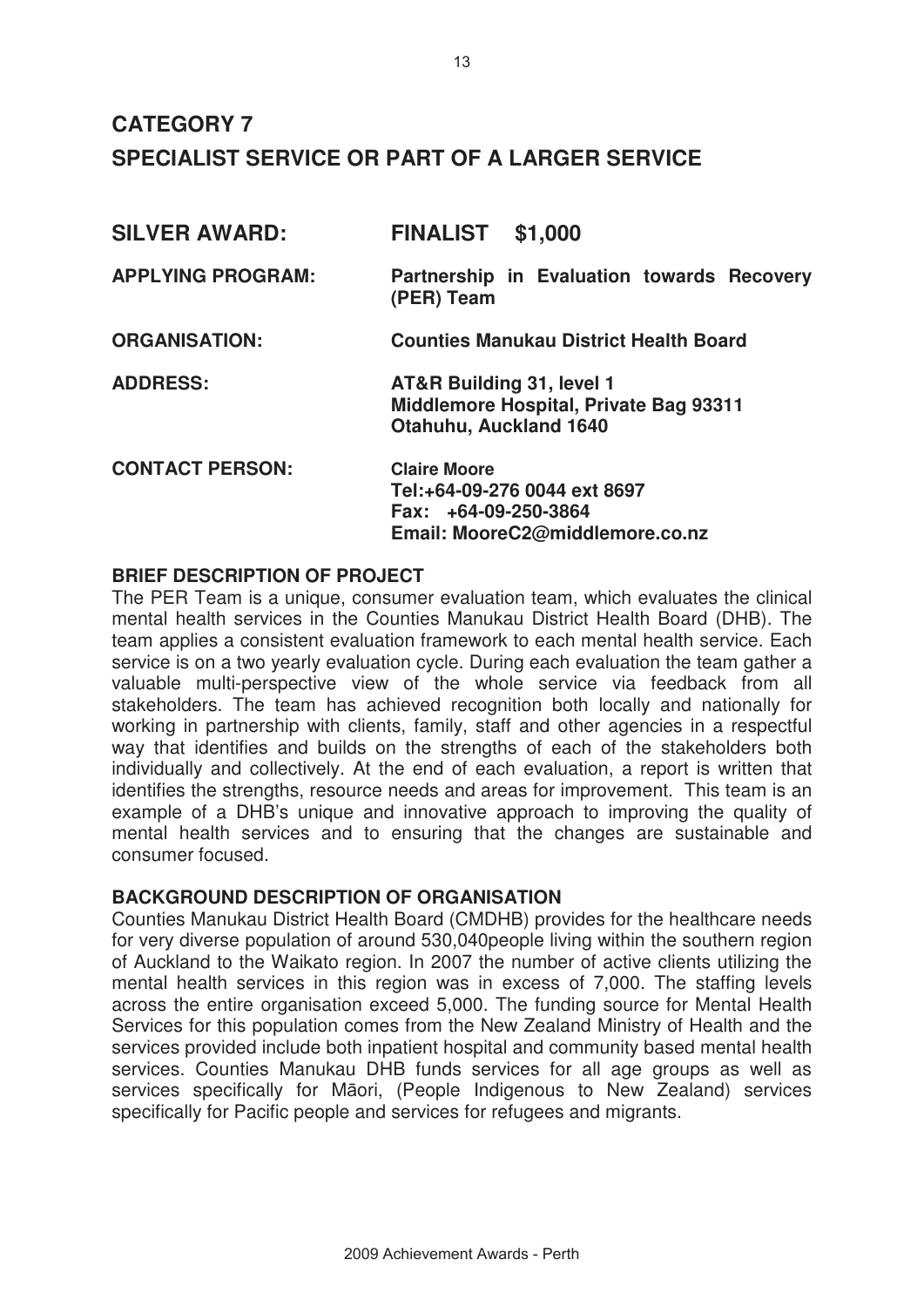# **SPECIAL JUDGES AWARD**

| <b>APPLYING PROGRAM:</b> | <b>SANE Research Bulletins</b>                                                                   |
|--------------------------|--------------------------------------------------------------------------------------------------|
| <b>ORGANISATION:</b>     | <b>SANE Australia</b>                                                                            |
| <b>ADDRESS:</b>          | <b>PO Box 226</b><br>Southbank, VIC 3205                                                         |
| <b>CONTACT PERSON:</b>   | <b>Barbara Hocking</b><br>Tel: 03 9682 5933; Fax: 03 96825944<br>Email: Barbara.hocking@sane.org |

# **BRIEF DESCRIPTION OF THE PROGRAM/PROJECT**

**Reporting and acting on issues that matter to people affected by mental illness.**  Since 2005, the SANE Research Bulletins have brought together the views of people affected by mental illness, providing real-world evidence to support advocacy for improved services and attitudes. These succinct yet thorough research bulletins provide authentic, 'real world' evidence and commentary on mental health issues and recommendations for action. Strategic distribution of Bulletins and promotion of their findings through the media and to a wide range of stakeholders help ensure that recommendations can be noted and acted upon. They are also disseminated as a free download from the SANE website at www.sane.org. Research Bulletins are often 'agenda setting' for key decision makers in all levels of government, clinical and private sectors, as they document and reflect the views and experiences of so many people affected by mental illness.

# **BACKGROUND DESRIPTION OF ORGANISATION**

SANE Australia is an independent national charity working for a better life for people affected by mental illness through education, applied research and campaigning for improved services and attitudes. SANE operates the SANE Helpline, a national Freecall 1800 Helpline and Helpline Online, offering information and advice on mental illness. SANE promotes understanding of all mental illnesses through an award-winning range of education products and services for those affected, their family and friends, health professionals and the general community. The SANE Media Centre works with media and mental health workers to improve the accuracy and balance of reporting and portrayal of mental illness and suicide in the media. It incorporates the StigmaWatch program which monitors and takes action on inaccurate and stigmatising reports from 1000 volunteers around the country, while acknowledging positive reporting and portrayals. SANE conducts applied research which aims to make a real difference to the lives of Australians affected by mental illness.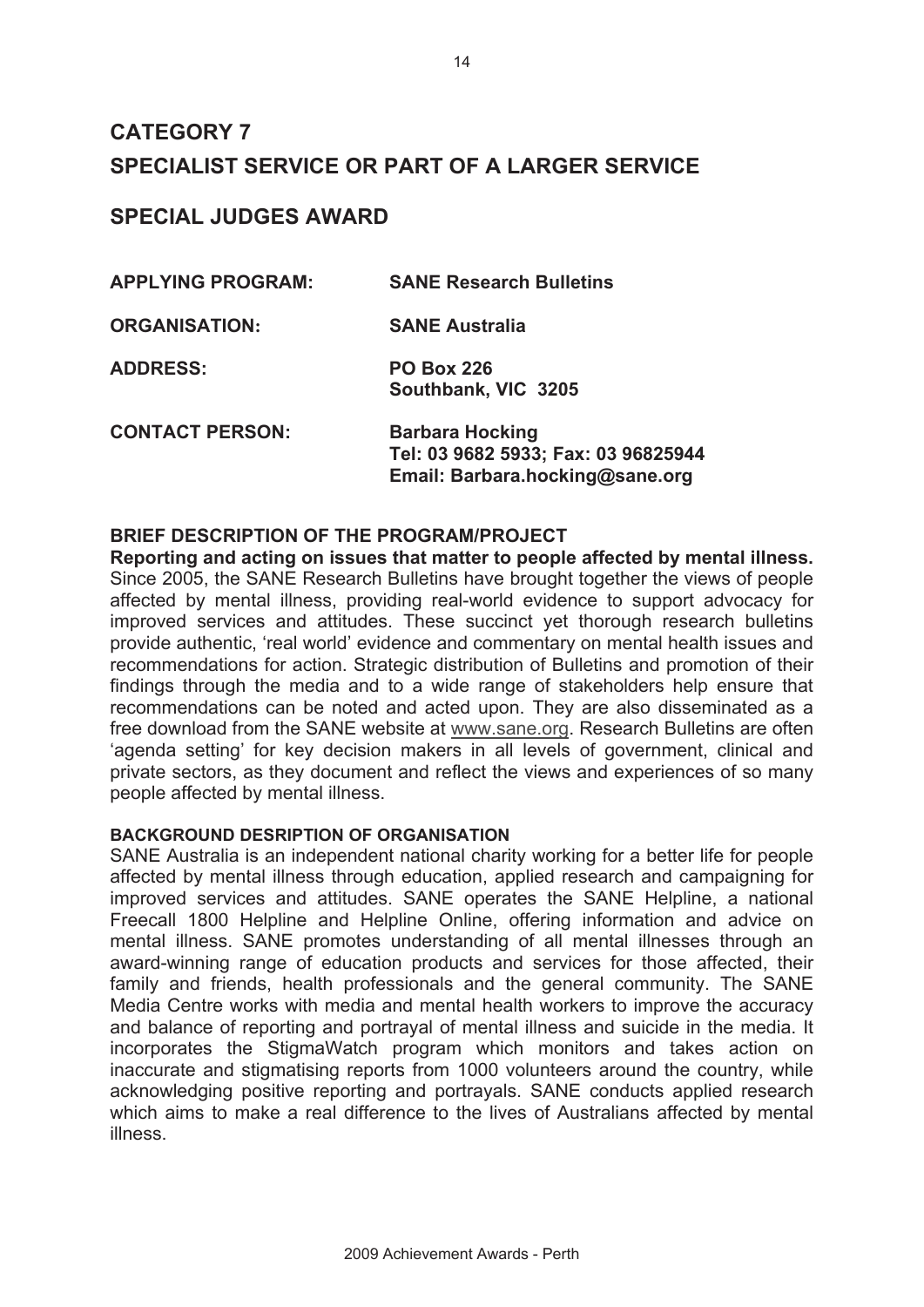# **SPECIAL JUDGES AWARD**

| <b>APPLYING PROGRAM:</b> | The Tobacco and Mental Illness Project                                                                |
|--------------------------|-------------------------------------------------------------------------------------------------------|
| <b>ORGANISATIONS:</b>    | <b>Central Northern Adelaide Health Service and</b><br>Drug and Alcohol Services of South Australia   |
| <b>ADDRESS:</b>          | 338-340 Tapleys Hill Road<br>Seaton, SA 5023                                                          |
| <b>CONTACT PERSON:</b>   | <b>Maxie Ashton</b><br>Tel: (08) 82002006; Fax: (08) 82002020<br>Email: maxie.ashton@health.sa.gov.au |

## **BRIEF DESCRIPTION OF THE PROGRAM**

The rate of tobacco use amongst people with mental illness is very high and as a result many have significantly reduced life expectancy, poor physical health, poor finances, restricted access to community facilities and significantly reduced quality of life. The Tobacco and Mental Illness Project has brought together Government and Non-Government mental health and tobacco control services, to build skills, develop joint initiatives and work together to address this problem. The project has addressed the issue with considered passion and energy and careful consultation and it has been instrumental in raising awareness and in the development and implementation of effective approaches. Many people have tackled their tobacco, making a big difference to their health, finances and quality of life. Mental health and tobacco control services are beginning to make significant changes to ensure this serious health issue is addressed and people receive support.

### **BACKGROUND DESRIPTION OF ORGANISATION**

The Tobacco and Mental Illness Project is currently funded for 5 years by Drug and Alcohol Services of South Australia. The project is provided with \$234,000 per year and is a state-wide service covering all of South Australia. The project has been addressing 3 key areas: -awareness raising; -policy and practice change; -smoking cessation/reduction programs. The project has 4 staff members, (2.7 full time equivalent), -2 Peer Workers and 2 mental health workers. Currently 95 participants are involved in a Be Smoke Free Group. The Tobacco and Mental Illness Project is a unit of the Central Northern Adelaide Health Service (CNAHS). CNAHS, employs more than 16,000 staff across around 200 health services, including four hospitals and significant mental health and primary health services. CNAHS Mental Health services work with consumers and carers and the broader health sector to provide consumers with comprehensive and integrated support throughout their journey to recovery.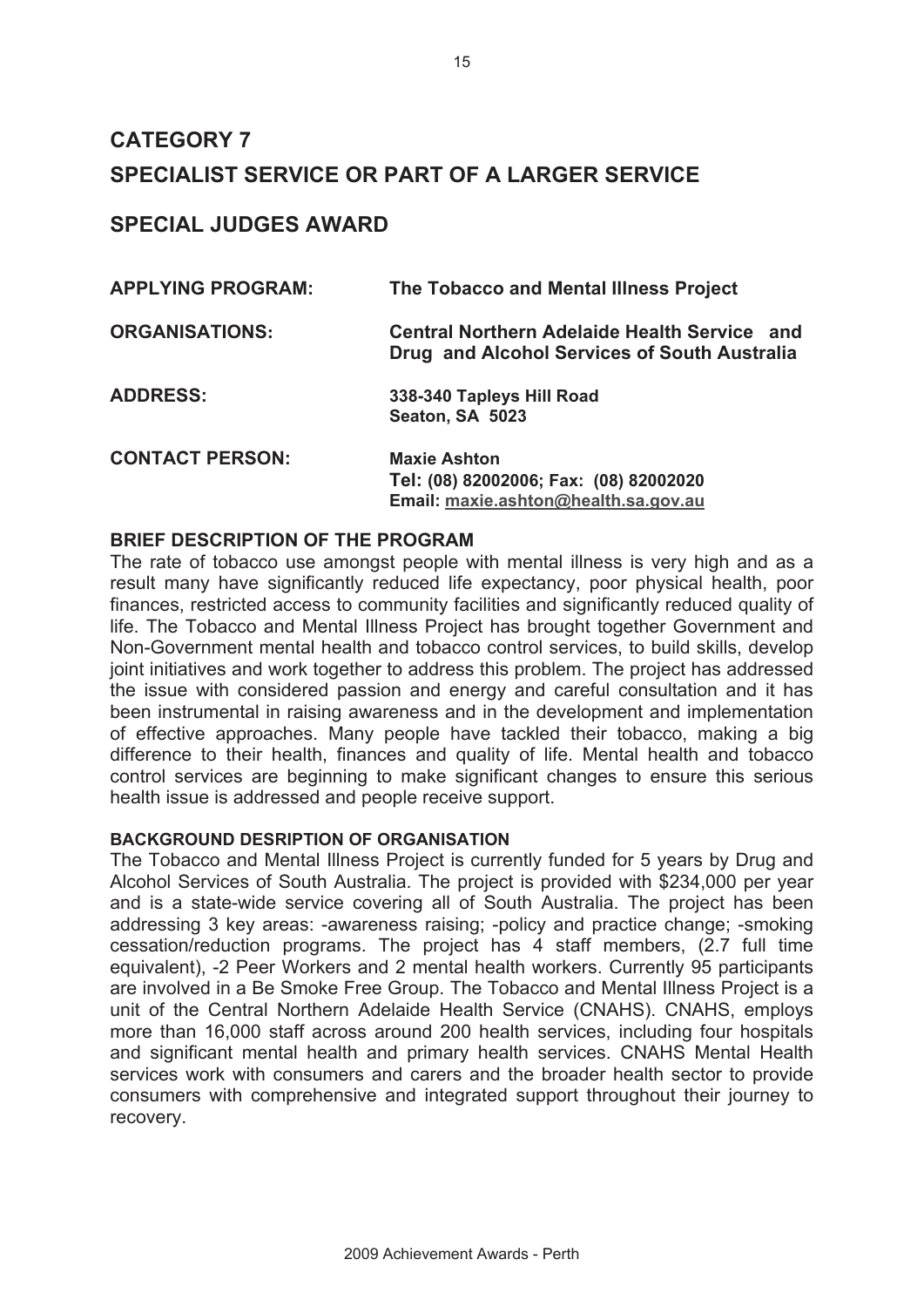# **EXCEPTIONAL CONTRIBUTION TO MENTAL HEALTH SERVICES IN AUSTRALIA or NEW ZEALAND**

# **AWARD WINNER: BETTY KITCHENER Melbourne, VIC CONTACT DETAILS: Email: bettyk@unimelb.edu.au**

# **W: www.mhfa.com.au**

## **BRIEF DESCRIPTION OF THE AWARD RECIPIENT**

Betty Kitchener is the Director of the Mental Health First Aid (MHFA) Training Program. She started this program as an unpaid volunteer in 2000. In 2001, the program received a small grant from ACT Health which paid part of her salary to run MHFA courses in Canberra. From this small beginning the program has employed staff and spread nationally. There are now over 1,000 accredited MHFA instructors operating across Australia. Over 85,000 people have completed a MHFA course. A number of specialized versions of the course have been developed: Youth MHFA, Aboriginal MHFA, Vietnamese-Australian MHFA, and e-learning MHFA. The course has spread to the following other countries: Canada, Finland, Hong Kong, Japan, New Zealand, Singapore, South Africa, Thailand, UK (England, Scotland, Wales, Northern Ireland), USA. A number of studies, including randomized controlled trials, have found the course to be effective in improving knowledge, attitudes and helping behaviours.

This award honours the outstanding innovation and dedication of Betty Kitchener to mental health services through the creation of the Mental Health First Aid Training Program, and through untiring commitment to the development of the program in Australia and globally.

This award represents our deep respect for an exceptional contribution, the results of which will flow on to enhance the mental health and wellbeing of all.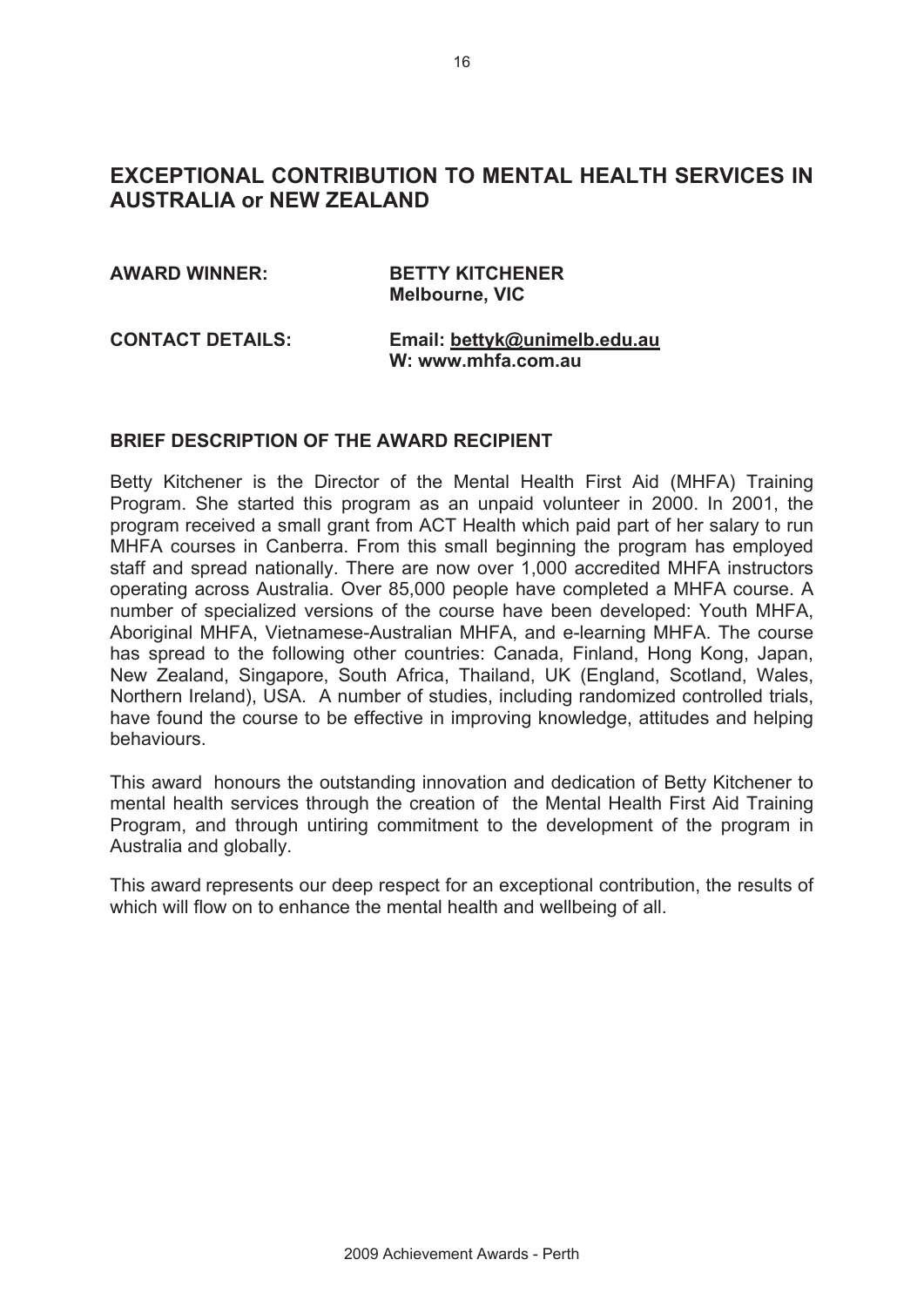# **AUSTRALIAN AND NEW ZEALAND MENTAL HEALTH SERVICE**

# **MEDIA AWARDS 2009**

# **BACKGROUND**

The Mental Health Media Awards program commenced in 1998. It is designed to encourage accurate and sensitive media coverage of mental health issues, to break down stigma and to educate the community about mental health. There are three categories, as follows:

- **1. Print media**
- **2. Broadcast media**
- **3. Special Media Achievement**

In 2009 there were 27 entries received for the three media categories.

The entries were rated on the following criteria:

- Evidence that the story has been well researched and is factually accurate.
- The content of the story is sufficiently complete and well rounded to convey a good understanding of the issues.
- Any evidence of the positive effect of the publication or broadcast**.**

These awards are made possible by generous grants from the Australian Government and the New Zealand Government in recognition of the importance it gives to excellence in media reporting of mental health issues.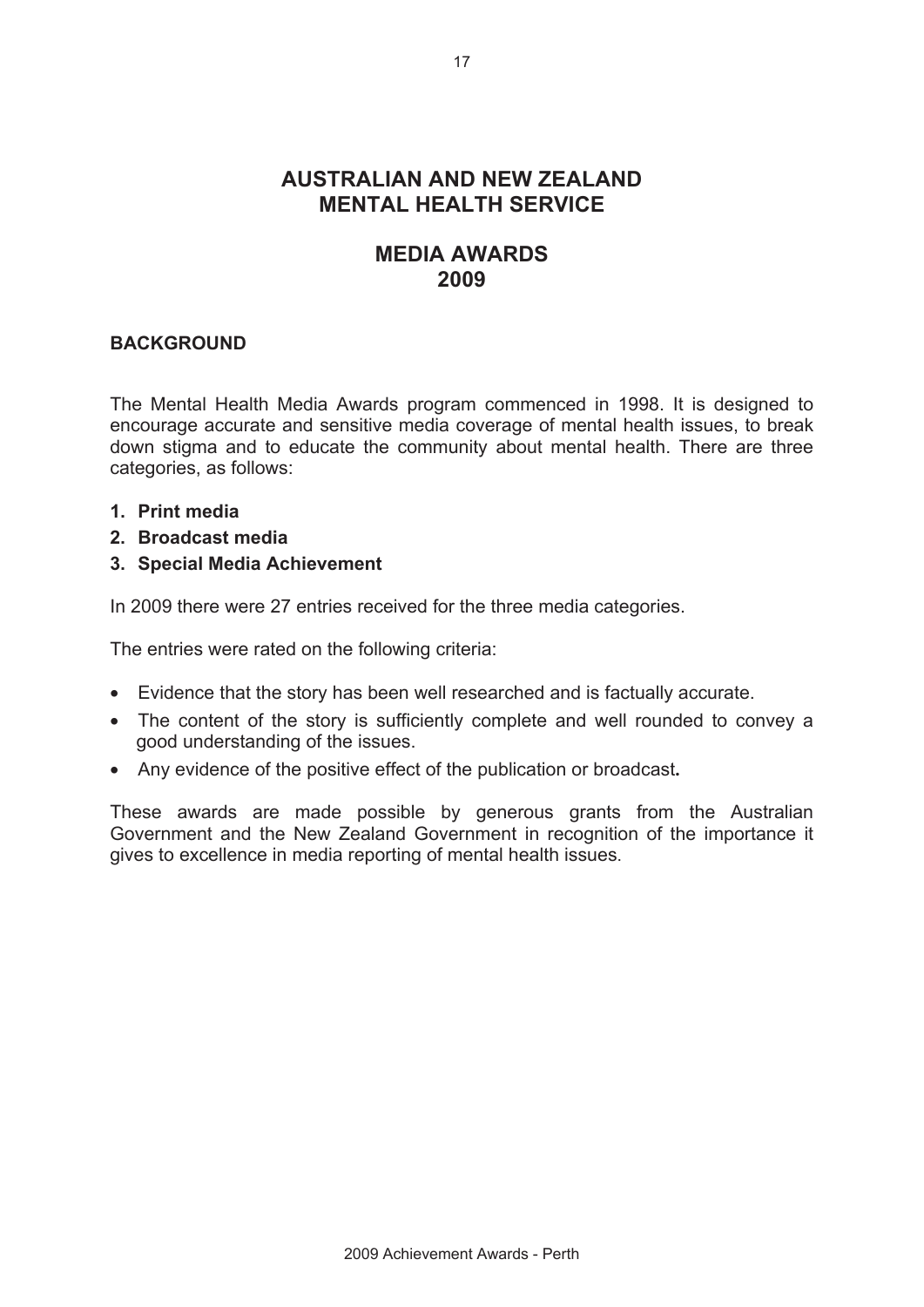# **BROADCAST MEDIA**

| <b>WINNER</b>          | \$2,000                                                                                                                                                                            |
|------------------------|------------------------------------------------------------------------------------------------------------------------------------------------------------------------------------|
| TITLE:                 | <b>Just a Little Mad</b>                                                                                                                                                           |
| <b>WRITER/DIRECTOR</b> | <b>Bryan Bruce</b>                                                                                                                                                                 |
| <b>ORGANISATION:</b>   | <b>Red Sky Film &amp; TV Ltd</b>                                                                                                                                                   |
| <b>ADDRESS:</b>        | <b>PO Box 6869</b><br><b>Wellington, New Zealand 6141</b>                                                                                                                          |
| <b>CONTACT PERSON:</b> | <b>Bryan Bruce</b><br>Email: bryan@redsky.tv<br><b>Arana Pearson</b><br>Email: Keepwell.nz@gmail.com;<br>keepwell.australia@gmail.com<br>W: www.keepwell.co.nz;www.keepwell.com.au |

## **DESCRIPTION OF ENTRY:**

This aim of this documentary was to take the viewer into the world of someone suffering from schizophrenia. Peter Butler, a 32-year-old man who believes he can control the weather. Peter's engaging yet tortured journey from illness to health forms the backbone of a film in which we meet a number of schizophrenics and voice hearers and the people who work and live with them. By unpacking Peter's delusions, viewers are given a rare opportunity to walk in a mentally ill person's shoes by capturing what it is like to live each day not knowing what is real and what is not. In the process the documentary reveals a number of myths about schizophrenia – e.g. a diagnosis of schizophrenia is not a life sentence it is an illness, which can often be managed. And while it is true that some people with this disease can be dangerous, most people with Bryan Bruce is an award winning Producer, Writer & Director who lives in Wellington, New Zealand. He has a MA in Sociology, Psychology & philosophy from Canterbury University.

**Bryan Bruce** is a former musician and school teacher, he began his television career in 1984 as front person and writer for a TVNZ arts show. Since then has won awards for Best Director and Best Factual Writer and his work has made the finals of several international festivals, including the New York Television Festival and the prestigious Banff Awards. His most recent award was for Achievement in Directing for in Factual Entertainment (The Investigator) at the NZ Qantas Film & TV Awards in 2008. Bryan has made over 30 successful documentaries & series and his company Red Sky Film & TV Ltd specialises in the production of high quality documentary programmes covering a range of topics from social issues to wildlife and adventure.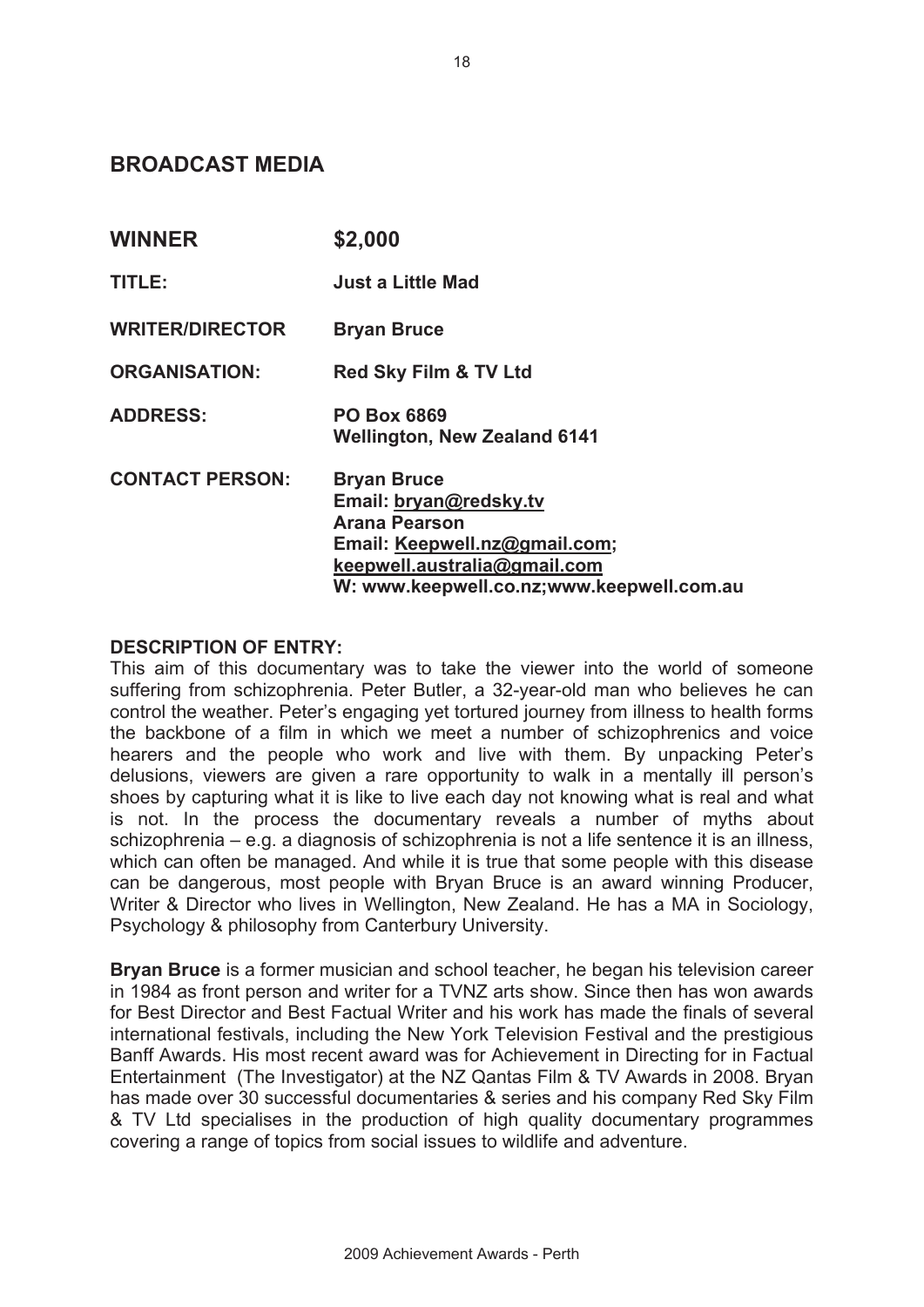**PRINT MEDIA** 

| <b>WINNER</b>          | \$2,000                                                                              |
|------------------------|--------------------------------------------------------------------------------------|
| TITLE:                 | <b>Reaching Out</b>                                                                  |
| <b>AUTHOR:</b>         | <b>Jane Wilson</b>                                                                   |
| <b>ORGANISATION:</b>   | <b>Riverland Weekly</b>                                                              |
| <b>ADDRESS:</b>        | 3/29 Vaughan Terrace<br><b>Berri, SA 5343</b>                                        |
| <b>CONTACT PERSON:</b> | <b>Jane Wilson</b><br>Tel: 0429 841 507<br>Email: jane.wilson@riverlandweekly.com.au |

## **DESCRIPTION OF ENTRY:**

At a time in our region where property owners were becoming increasingly depressed and we were hearing of more suicides, I was asked to write a story about the resources available in our community for people suffering from depression or contemplating suicide. After researching the subject, I realised I couldn't cover the issues effectively in one article. I knew that our paper was a powerful tool and this was an opportunity to do something positive and make a difference to people's lives. My editor agreed to let me write a series of articles.

Our ten part series "Reaching Out", broke down the stigma, reinforced the importance of early intervention and empowered our community (particularly men) to seek help. By providing accurate information which was endorsed by local mental health workers, "Reaching Out" has led people in our community to seek professional help and give them hope for their future.

This Award is in recognition of this outstanding series on depression which demonstrates the invaluable role of well- researched, empathic journalism in mental health matters.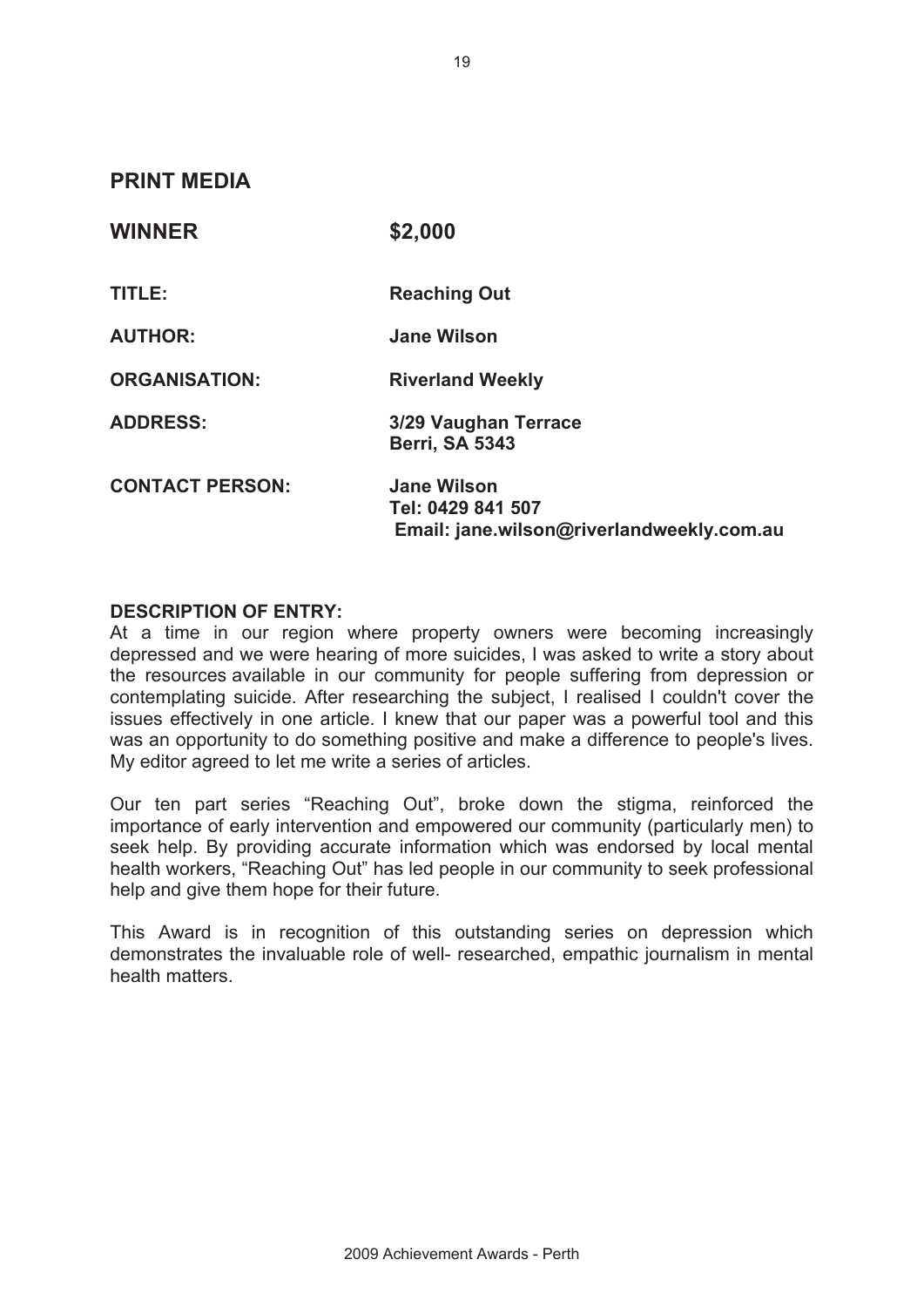# **SPECIAL MEDIA ACHIEVEMENT AWARD**

| <b>WINNER</b>          | \$2,000                                                                            |  |
|------------------------|------------------------------------------------------------------------------------|--|
| TITLE:                 | <b>Farmers' Mental Health Workshop</b>                                             |  |
| <b>ORGANISATION:</b>   | Namoi Valley Independent                                                           |  |
| <b>ADDRESS:</b>        | <b>PO Box 483</b><br>Gunnedah,<br><b>NSW 2380</b>                                  |  |
| <b>CONTACT PERSON:</b> | <b>Wendy Spooner</b><br>Tel: (02) 6768 1237<br>Email: wendy.spooner@ruralpress.com |  |

# **DESCRIPTION OF ENTRY:**

An article calling for farming men to attend a mental health workshop in Gunnedah, with extensive quotes by one man whose brother committed suicide and explaining how less men work on farms today but the farms are usually a bigger operation, so less chance for men to gather and talk and blow off steam at the end of day.

The article, 'Mental health workshop for farmers' appeared in the Namoi Valley Independent (NVI) in February this year.

This award is in recognition of an article on depression which reaches through the veil of stigma and silence to encourage steps towards positive health outcomes